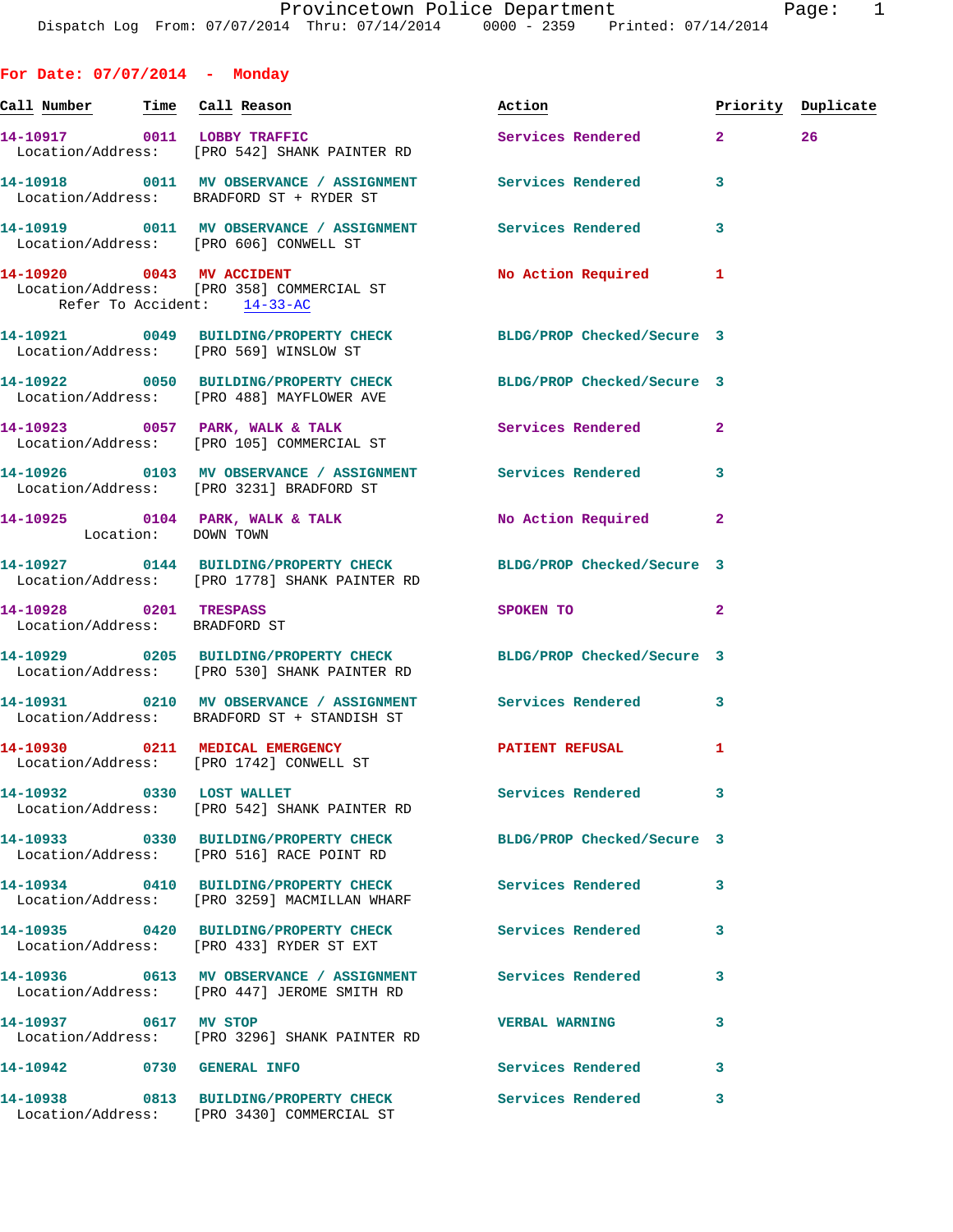|                                                             | Provincetown Police Department Page: 2<br>Dispatch Log From: 07/07/2014 Thru: 07/14/2014   0000 - 2359   Printed: 07/14/2014 |                          |                |  |
|-------------------------------------------------------------|------------------------------------------------------------------------------------------------------------------------------|--------------------------|----------------|--|
|                                                             | 14-10939 0820 GENERAL INFO/SMOKER Services Rendered 3                                                                        |                          |                |  |
|                                                             | 14-10940 0834 MV OBSERVANCE / ASSIGNMENT Services Rendered 3<br>Location/Address: [PRO 106] COMMERCIAL ST                    |                          |                |  |
| 14-10941 0850 MV STOP<br>Location/Address: PROVINCELANDS RD |                                                                                                                              | <b>VERBAL WARNING</b>    | 3              |  |
|                                                             | 14-10943 0924 LOST WALLET AND PASSPORT Services Rendered 3<br>Location/Address: [PRO 542] SHANK PAINTER RD                   |                          |                |  |
|                                                             | 14-10944 0958 ALARM - GENERAL<br>Location/Address: [PRO 2121] COMMERCIAL ST                                                  | Services Rendered        | 1              |  |
|                                                             | 14-10945 1000 HAZARDS/GLASS IN ROAD Services Rendered<br>Location/Address: [PRO 3609] COMMERCIAL ST                          |                          | $\mathbf{2}$   |  |
|                                                             | 14-10946 1018 AIRCRAFT/FLIGHT COVERAGE Services Rendered<br>Location/Address: [PRO 516] RACE POINT RD                        |                          | $\mathbf{2}$   |  |
|                                                             | 14-10947 1022 CARBON MONOX ALARM Services Rendered<br>Location/Address: [PRO 2121] COMMERCIAL ST                             |                          | 1              |  |
|                                                             | 14-10948 1029 GENERAL INFO                                                                                                   | Services Rendered 3      |                |  |
|                                                             | 14-10949 1038 MV COMPLAINT/TOWED<br>Location/Address: [PRO 542] SHANK PAINTER RD                                             | Services Rendered        | $\overline{2}$ |  |
|                                                             | 14-10950 1043 CHILD ENDANGERMENT<br>Location/Address: [PRO 440] HARRY KEMP WAY                                               | SPOKEN TO                | $\overline{2}$ |  |
|                                                             | 14-10951 1143 ANIMAL CALL/DOG BITE Services Rendered<br>Location/Address: [PRO 3015] BRADFORD ST                             |                          | $\mathbf{2}$   |  |
|                                                             | 14-10952 1207 COMPLAINT - STREET PERFORMERS Services Rendered<br>Location/Address: [PRO 182] COMMERCIAL ST                   |                          | 3              |  |
| Location: DOWNTOWN                                          | 14-10953 1256 PARK, WALK & TALK 1998 Services Rendered                                                                       |                          | $\overline{2}$ |  |
|                                                             | 14-10954 1307 LOST WALLET<br>Location/Address: [PRO 542] SHANK PAINTER RD                                                    | Services Rendered        | 3              |  |
| 14-10955 1415 LOST WALLET                                   | Location/Address: [PRO 542] SHANK PAINTER RD                                                                                 | Services Rendered        | 3              |  |
|                                                             | 14-10956 1423 MV COMPLAINT/TOW<br>Location/Address: BANGS ST + COMMERCIAL ST                                                 | <b>Services Rendered</b> | $\mathbf{2}$   |  |
|                                                             | 14-10957 1512 FLIGHT COVERAGE<br>Location/Address: [PRO 516] RACE POINT RD                                                   | Services Rendered        | $\mathbf{2}$   |  |
|                                                             | 14-10958 1553 FIRE, OTHER<br>Location/Address: [PRO 385] COMMERCIAL ST                                                       | Could Not Locate         | 1              |  |
| 14-10959 1627 FOLLOW UP                                     | Location/Address: [PRO 2996] COMMERCIAL ST                                                                                   | Services Rendered        | $\mathbf{2}$   |  |
|                                                             | 14-10960 1636 DISABLED SPRINKLER                                                                                             | <b>Services Rendered</b> | 3              |  |
| 14-10961 1654 DOGS IN M/V                                   | Location/Address: [PRO 3296] SHANK PAINTER RD                                                                                | No Action Required       | $\mathbf{2}$   |  |
| 14-10962 1722 COMPLAINT                                     | Location/Address: [PRO 542] SHANK PAINTER RD                                                                                 | Services Rendered        | 3              |  |
| 14-10963 1725 COMPLAINT                                     | Location: [PRO 3431] LOPES SQUARE                                                                                            | Services Rendered        | 3              |  |
|                                                             | 14-10964 1752 FOUND GLASSES<br>Location/Address: [PRO 1638] COMMERCIAL ST                                                    | Services Rendered        | 3              |  |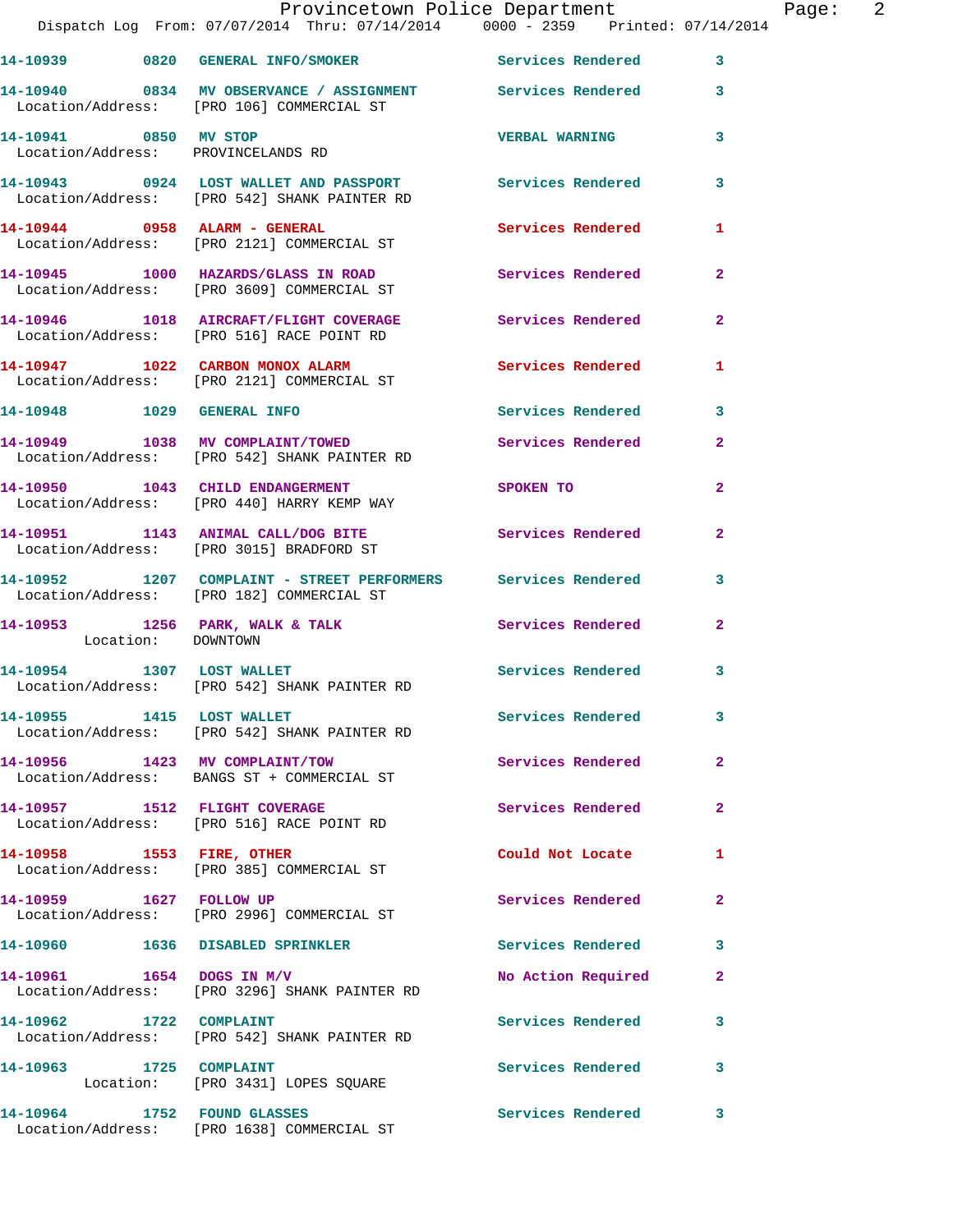Dispatch Log From: 07/07/2014 Thru: 07/14/2014 0000 - 2359 Printed: 07/14/2014 **14-10965 1802 FOUND WATCH Services Rendered 3**  Location/Address: [PRO 1638] COMMERCIAL ST **14-10966 1811 MV COMPLAINT Services Rendered 2**  Location/Address: MASONIC PL + COMMERCIAL ST **14-10967 1822 MV ACCIDENT Services Rendered 1**  Location/Address: [PRO 1256] STANDISH ST **14-10968 1909 FOUND CHILD CARRIER Services Rendered 3**  Location/Address: [PRO 1638] COMMERCIAL ST **14-10969 1930 B & E BURGLARY Services Rendered 2**  Location/Address: [PRO 61] BRADFORD ST **14-10970 1935 PARKING COMPLAINT / GENERAL Services Rendered 3** 

**14-10971 1959 FOUND WALLET/RETURNED Services Rendered 3**  Location/Address: [PRO 3746] BRADFORD ST EXT **14-10972 2004 FOLLOW UP Services Rendered 2** 

Location/Address: [PRO 1865] COMMERCIAL ST

Location/Address: [PRO 1491] STANDISH ST

**14-10975 2034 BUILDING/PROPERTY CHECK BLDG/PROP Checked/Secure 3**  Location/Address: [PRO 182] COMMERCIAL ST

**14-10976 2048 MEDICAL EMERGENCY Transported to Hospital 1**  Location/Address: [PRO 1986] WINTHROP ST

**14-10977 2057 MV STOP No Action Required 3**  Location/Address: BRADFORD ST + FRANKLIN ST

**14-10978 2059 SUSPICIOUS ACTIVITY Services Rendered 2**  Location/Address: [PRO 1273] ALDEN ST

**14-10979 2110 LOST BACK PACK Services Rendered 3**  Location/Address: [PRO 105] COMMERCIAL ST

**14-10980 2126 M/V VS RACCOON Services Rendered 2**  Location/Address: COURT ST + BRADFORD ST

**14-10981 2145 911 GENERAL Services Rendered 1**  Location/Address: [PRO 831] COMMERCIAL ST

**14-10982 2201 MEDICAL EMERGENCY Transported to Hospital 1**  Location/Address: [PRO 1493] UPPER MILLER HILL RD

**14-10983 2229 HARASSMENT Services Rendered 2**  Location/Address: [PRO 1103] SHIPS WAY RD

**14-10984 2336 BUILDING/PROPERTY CHECK BLDG/PROP Checked/Secure 3**  Location/Address: [PRO 3256] COMMERCIAL ST

**14-10985 2342 BUILDING/PROPERTY CHECK BLDG/PROP Checked/Secure 3**  Location/Address: [PRO 530] SHANK PAINTER RD

## **For Date: 07/08/2014 - Tuesday**

**14-10986 0020 BUILDING/PROPERTY CHECK BLDG/PROP Checked/Secure 3**  Location/Address: [PRO 440] HARRY KEMP WAY **14-10987 0028 BUILDING/PROPERTY CHECK BLD/PROP CHECKED UNSECUR 3**  Location/Address: [PRO 175] COMMERCIAL ST **14-10988 0046 MV STOP VERBAL WARNING 3**  Location/Address: [PRO 43] BRADFORD ST **14-10989 0101 PARK, WALK & TALK Services Rendered 2**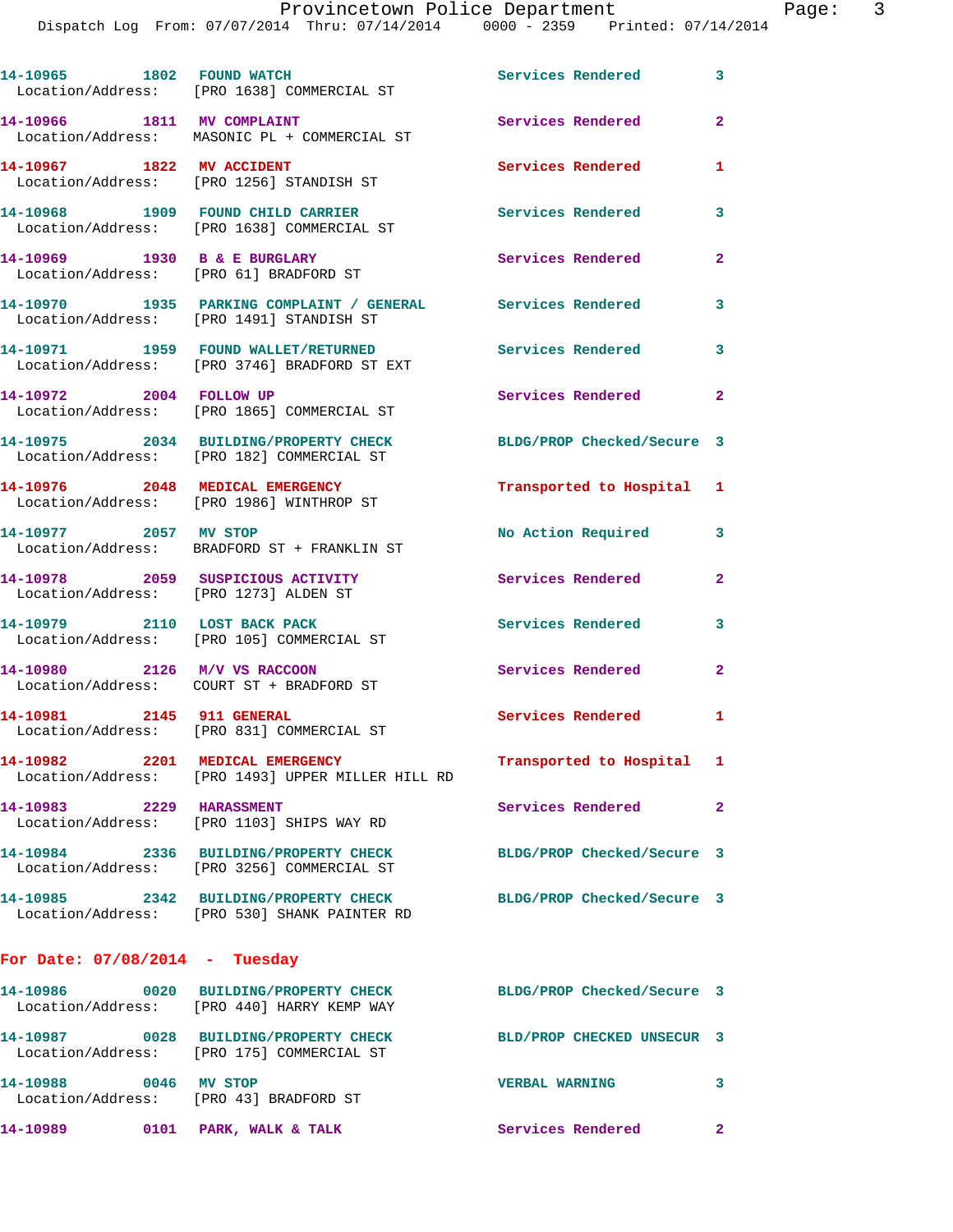|                                        | Dispatch Log From: 07/07/2014 Thru: 07/14/2014 0000 - 2359 Printed: 07/14/2014                                   | Provincetown Police Department        |                | Page: 4 |  |
|----------------------------------------|------------------------------------------------------------------------------------------------------------------|---------------------------------------|----------------|---------|--|
|                                        | Location/Address: [PRO 105] COMMERCIAL ST                                                                        |                                       |                |         |  |
|                                        | 14-10990 0104 BUILDING/PROPERTY CHECK<br>Location/Address: [PRO 3292] COMMERCIAL ST                              | BLDG/PROP Checked/Secure 3            |                |         |  |
|                                        | 14-10992 0124 BUILDING/PROPERTY CHECK BLDG/PROP Checked/Secure 3<br>Location/Address: [PRO 306] COMMERCIAL ST    |                                       |                |         |  |
| Location/Address: COMMERCIAL ST        | 14-10993 0136 NOISE COMPLAINT                                                                                    | SPOKEN TO THE SPOKEN OF THE SPOKEN TO | $\mathbf{3}$   |         |  |
|                                        | 14-10994 0151 MV OBSERVANCE / ASSIGNMENT<br>Location/Address: BRADFORD ST + RYDER ST                             | No Action Required 3                  |                |         |  |
| 14-10995 0203 FOLLOW UP                | Location/Address: UPPER MILLER HILL RD                                                                           | No Action Required                    | $\mathbf{2}$   |         |  |
|                                        | 14-10996 0206 ASSIST CITIZEN<br>Location/Address: [PRO 208] COMMERCIAL ST                                        | Taken/Referred to Other 3             |                |         |  |
|                                        | 14-10997 0226 MV HIT & RUN<br>Location/Address: [PRO 2520] PRINCE ST                                             | No Action Required 2                  |                |         |  |
|                                        | 14-10999 0521 BUILDING/PROPERTY CHECK BLDG/PROP Checked/Secure 3<br>Location/Address: [PRO 545] SHANK PAINTER RD |                                       |                |         |  |
|                                        | 14-11000 0523 LOBBY TRAFFIC<br>Location/Address: [PRO 542] SHANK PAINTER RD                                      | Services Rendered 2                   |                | 23      |  |
| Location/Address: ROUTE 6 + HOWLAND ST | 14-11001 0533 MV OBSERVANCE / ASSIGNMENT Services Rendered                                                       |                                       | $\mathbf{3}$   |         |  |
| Location: [WEL] WELLFLEET PD           | 14-11002 0628 ASSIST AGENCY / WELLFLEET PD Services Rendered                                                     |                                       | $\mathbf{3}$   |         |  |
|                                        | 14-11004 0746 BUILDING/PROPERTY CHECK Services Rendered 3<br>Location/Address: [PRO 3430] COMMERCIAL ST          |                                       |                |         |  |
|                                        | 14-11006 0749 ANIMAL/PET PANTRY<br>Location/Address: [PRO 3296] SHANK PAINTER RD                                 | Services Rendered                     | $\overline{a}$ |         |  |
| Location/Address: [PRO 2479] ROUTE 6   | 14-11007 0750 MV OBSERVANCE / ASSIGNMENT Services Rendered 3                                                     |                                       |                |         |  |
| Location/Address: [PRO 571] ALDEN ST   | 14-11008 0849 BUILDING/PROPERTY CHECK BLDG/PROP Checked/Secure 3                                                 |                                       |                |         |  |
| 14-11009 0907 MV STOP                  | Location/Address: [PRO 2479] ROUTE 6                                                                             | VERBAL WARNING 3                      |                |         |  |
|                                        | 14-11010 0922 PARADE/CRUISER ESCORT<br>Location/Address: [PRO 1645] HARRY KEMP WAY                               | Services Rendered 2                   |                |         |  |
|                                        | 14-11011 0929 MV COMPLAINT<br>Location/Address: [PRO 357] COMMERCIAL ST                                          | <b>Vehicle Towed State</b>            | $\mathbf{2}$   |         |  |
|                                        | 14-11012 0949 BUILDING/PROPERTY CHECK BLDG/PROP Checked/Secure 3<br>Location/Address: [PRO 519] RACE POINT RD    |                                       |                |         |  |
|                                        | 14-11015 1020 SERVICE CALL<br>Location/Address: [PRO 2110] TREMONT ST                                            | Services Rendered 3                   |                |         |  |
|                                        | 14-11013 1033 PARKING COMPLAINT / GENERAL SPOKEN TO<br>Location/Address: [PRO 1952] COMMERCIAL ST                |                                       | 3              |         |  |
|                                        | 14-11016    1042    SERVE WARRANT<br>Location/Address: [PRO 542] SHANK PAINTER RD                                | Could Not Locate 3                    |                |         |  |
| Location/Address: [PRO 2479] ROUTE 6   | 14-11017 1123 MV OBSERVANCE / ASSIGNMENT Services Rendered 3                                                     |                                       |                |         |  |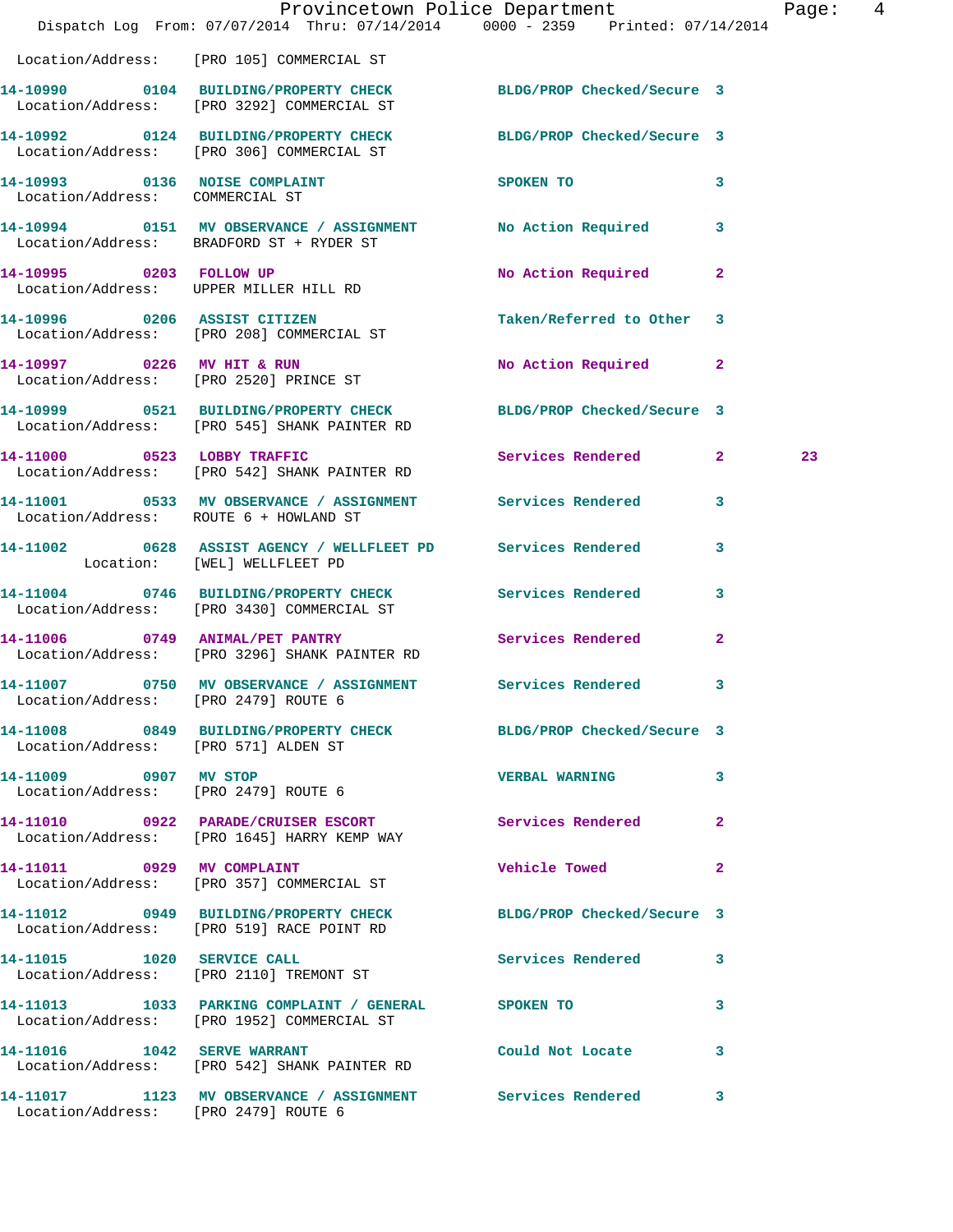**14-11021 1207 MISSING PERSON/LOCATED Services Rendered 1**  Location/Address: LAW ST + COMMERCIAL ST

**14-11023 1249 MV STOP VERBAL WARNING 3**  Location/Address: GOSNOLD ST + BRADFORD ST

**14-11024 1257 FOLLOW UP Services Rendered 2**  Location/Address: [PRO 542] SHANK PAINTER RD

**14-11025 1347 BUILDING/PROPERTY CHECK BLDG/PROP Checked/Secure 3**  Location/Address: [PRO 2206] COMMERCIAL ST

Location/Address: [PRO 2052] COMMERCIAL ST

14-11027 1536 MEDICAL EMERGENCY PATIENT REFUSAL 1 Location: [PRO 3431] LOPES SQUARE

**14-11028 1652 BUILDING/PROPERTY CHECK BLDG/PROP Checked/Secure 3**  Location/Address: [PRO 2898] JEROME SMITH RD

Location/Address: [PRO 512] PRINCE ST

**14-11030 1725 MEDICAL/DOT Transported to Hospital 1**  Location/Address: [PRO 440] HARRY KEMP WAY

**14-11031 1740 HARASSMENT Services Rendered 2**  Location/Address: [PRO 542] SHANK PAINTER RD

**14-11032 1927 NOISE COMPLAINT Services Rendered 3**  Location/Address: [PRO 442] HARRY KEMP WAY

**14-11033 1934 MV HIT & RUN Services Rendered 2**  Location/Address: [PRO 1872] COMMERCIAL ST Refer To Accident: 14-35-AC

Location/Address: [PRO 94] BRADFORD ST

**14-11035 1954 ALARM - GENERAL False Alarm 1**  Location/Address: [PRO 3450] JEROME SMITH RD

**14-11036 2018 BUILDING/PROPERTY CHECK BLDG/PROP Checked/Secure 3**  Location/Address: [PRO 16] MAYFLOWER AVE

**14-11037 2046 BUILDING/PROPERTY CHECK BLDG/PROP Checked/Secure 3**  Location/Address: [PRO 306] COMMERCIAL ST

**14-11038 2047 BUILDING/PROPERTY CHECK BLDG/PROP Checked/Secure 3**  Location/Address: [PRO 1638] COMMERCIAL ST

**14-11039 2101 BUILDING/PROPERTY CHECK BLDG/PROP Checked/Secure 3**  Location/Address: [PRO 175] COMMERCIAL ST

**14-11040 2106 BUILDING/PROPERTY CHECK BLDG/PROP Checked/Secure 3**  Location/Address: [PRO 2] ALDEN ST

**14-11041 2109 MISSING PERSON/LOCATED Arrest(s) Made 1**  Location: [PRO 3431] LOPES SQUARE Refer To Arrest: 14-138-AR

**14-11026 1404 ANIMAL CALL/SEAGULL WING Services Rendered 2** 

**14-11029 1705 MEDICAL EMERGENCY Transported to Hospital 1** 

**14-11034 1947 MV COMPLAINT Could Not Locate 2**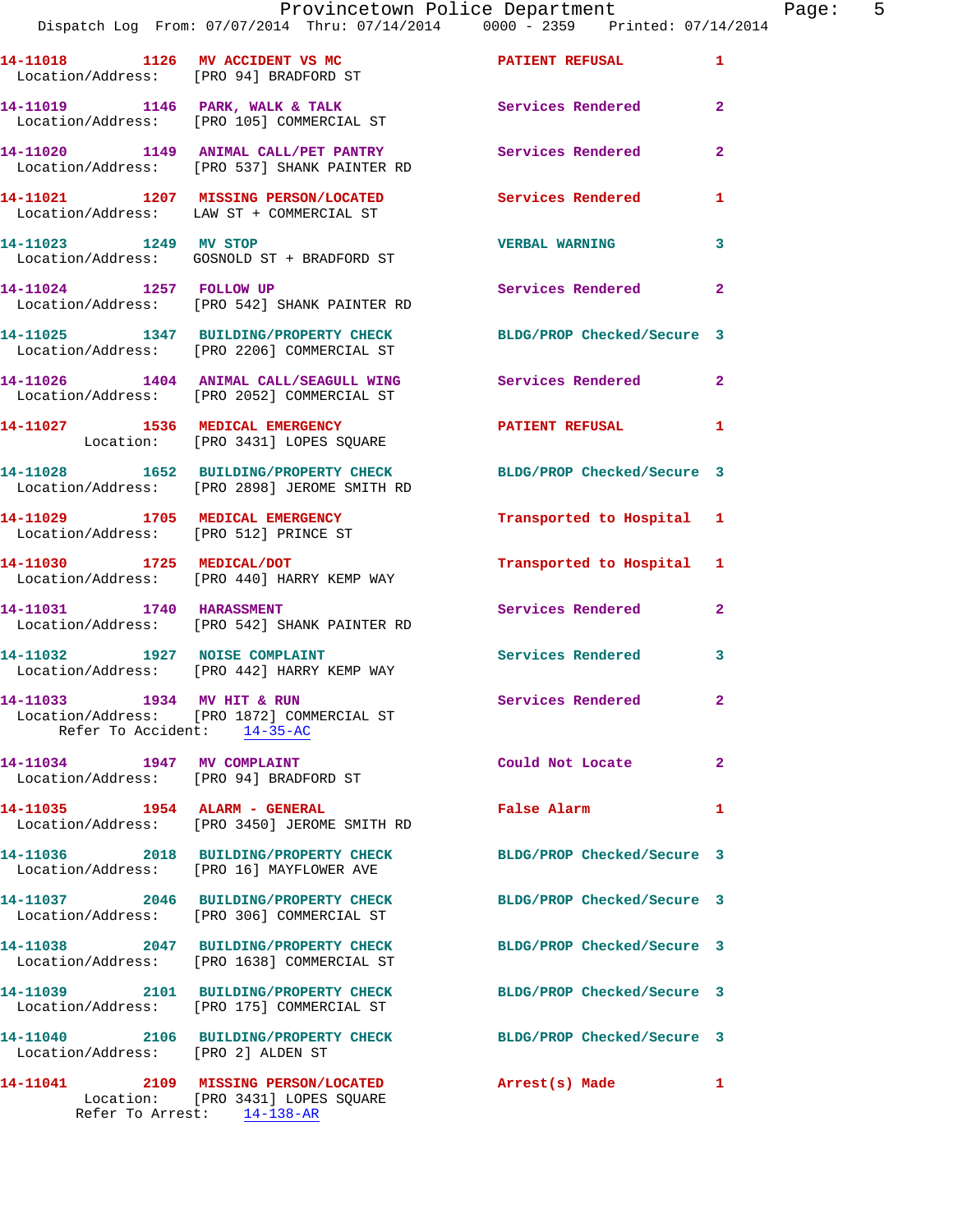|                                    | Provincetown Police Department<br>Dispatch Log From: 07/07/2014 Thru: 07/14/2014 0000 - 2359 Printed: 07/14/2014 |                            |                |
|------------------------------------|------------------------------------------------------------------------------------------------------------------|----------------------------|----------------|
|                                    | 14-11042 2144 BUILDING/PROPERTY CHECK BLDG/PROP Checked/Secure 3<br>Location/Address: [PRO 306] COMMERCIAL ST    |                            |                |
| 14-11043 2148 LOOSE BOAT           | Location/Address: [PRO 129] COMMERCIAL ST                                                                        | <b>Services Rendered</b>   | $\overline{2}$ |
|                                    | 14-11044 2207 MEDICAL EMERGENCY<br>Location/Address: [PRO 2043] BRADFORD ST                                      | <b>PATIENT REFUSAL</b>     | 1              |
|                                    | 14-11045 2224 BUILDING/PROPERTY CHECK<br>Location/Address: [PRO 1113] STANDISH ST                                | BLDG/PROP Checked/Secure 3 |                |
|                                    | 14-11046 2312 SERVE WARRANT<br>Location/Address: [PRO 1493] UPPER MILLER HILL RD                                 | Could Not Locate           | 3              |
|                                    | 14-11047 2334 BUILDING/PROPERTY CHECK BLDG/PROP Checked/Secure 3<br>Location/Address: [PRO 545] SHANK PAINTER RD |                            |                |
|                                    | 14-11048 2337 BUILDING/PROPERTY CHECK BLDG/PROP Checked/Secure 3<br>Location/Address: [PRO 3259] MACMILLAN WHARF |                            |                |
| Location/Address: COURT ST         | 14-11049 2354 MEDICAL EMERGENCY Transported to Hospital 1                                                        |                            |                |
| For Date: $07/09/2014$ - Wednesday |                                                                                                                  |                            |                |
|                                    | 14-11050 0031 BUILDING/PROPERTY CHECK BLDG/PROP Checked/Secure 3<br>Location/Address: [PRO 444] HIGH POLE HILL   |                            |                |
|                                    | 14-11051 0047 BUILDING/PROPERTY CHECK<br>Location/Address: [PRO 526] RYDER ST EXT                                | BLDG/PROP Checked/Secure 3 |                |
|                                    | 14-11052 0141 MV OBSERVANCE / ASSIGNMENT<br>Location/Address: BRADFORD ST + RYDER ST                             | <b>No Action Required</b>  | 3              |
|                                    | 14-11053 0307 LOBBY TRAFFIC<br>Location/Address: [PRO 542] SHANK PAINTER RD                                      | <b>Services Rendered</b>   | $\overline{2}$ |
|                                    | 14-11054 0345 BUILDING/PROPERTY CHECK<br>Location/Address: [PRO 75] CAPTAIN BERTIE RD                            | BLDG/PROP Checked/Secure 3 |                |
|                                    | 14-11055 0558 FLIGHT COVERAGE<br>Location/Address: [PRO 516] RACE POINT RD                                       | Services Rendered          | $\mathbf{2}$   |
| 14-11056 0632 TTY TEST CALL        | Location/Address: [PRO 542] SHANK PAINTER RD                                                                     | <b>No Action Required</b>  | 1              |
|                                    | 14-11057 0830 PARK, WALK & TALK<br>Location: [PRO 3431] LOPES SQUARE                                             | Services Rendered          | $\mathbf{2}$   |
|                                    | 14-11058 0850 PARK, WALK & TALK<br>Location: [PRO 3431] LOPES SQUARE                                             | <b>Services Rendered</b>   | $\overline{2}$ |
| Location/Address: COMMERCIAL ST    | 14-11059 0852 BUILDING/PROPERTY CHECK BLDG/PROP Checked/Secure 3                                                 |                            |                |
|                                    | 14-11060 0946 RUNNING ENGINE<br>Location/Address: [PRO 399] COMMERCIAL ST                                        | SPOKEN TO                  | $\mathbf{2}$   |
|                                    | 14-11061 0950 TOWS/STREET SWEEP<br>Location/Address: [PRO 1548] COMMERCIAL ST                                    | <b>Vehicle Towed</b>       | $\mathbf{2}$   |
|                                    | Location/Address: [PRO 2490] PROVINCELANDS RD                                                                    | Transported to Hospital    | $\mathbf{2}$   |
|                                    | 14-11063    1042    PARKED MV ACCIDENT<br>Location/Address: [PRO 1184] COMMERCIAL ST                             | <b>Services Rendered</b>   | 1              |
| 14-11064 1053 911 OFFLINE          |                                                                                                                  | No Action Required         | $\mathbf{1}$   |

Location/Address: [PRO 542] SHANK PAINTER RD

Page:  $6$ <br> $014$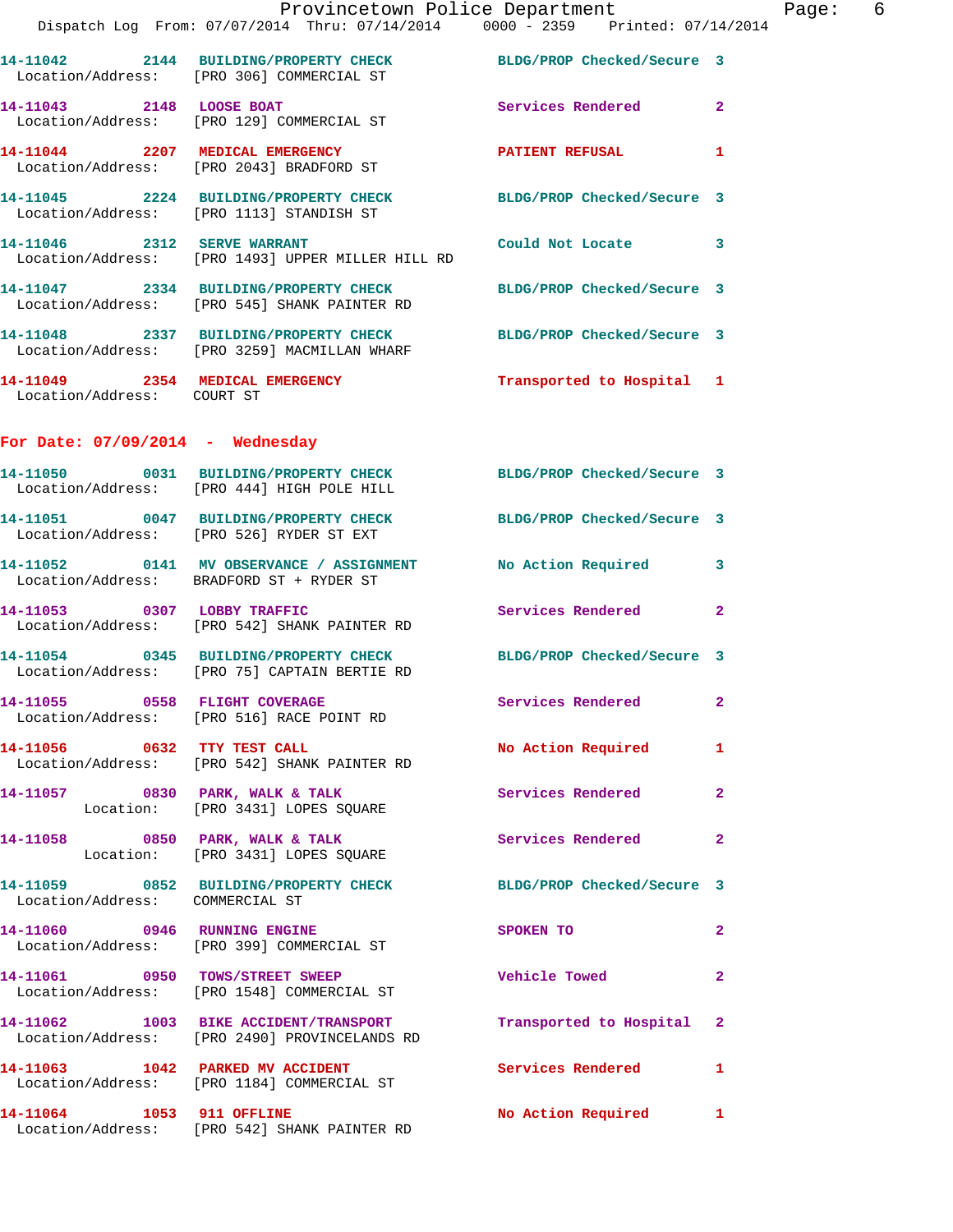Dispatch Log From: 07/07/2014 Thru: 07/14/2014 0000 - 2359 Printed: 07/14/2014

|                              | 14-11065 1115 FOUND WALLET<br>Location/Address: [PRO 433] RYDER ST EXT                                   | <b>Services Rendered</b>            | $\overline{\mathbf{3}}$ |
|------------------------------|----------------------------------------------------------------------------------------------------------|-------------------------------------|-------------------------|
|                              | 14-11066 1144 MV OBSERVANCE / ASSIGNMENT Services Rendered<br>Location/Address: [PRO 106] COMMERCIAL ST  |                                     | 3                       |
|                              | 14-11067 1223 MEDICAL EMERGENCY<br>Location/Address: [PRO 539] SHANK PAINTER RD                          | Unfounded                           | 1                       |
|                              | 14-11068 1258 NOISE COMPLAINT<br>Location/Address: [PRO 442] HARRY KEMP WAY                              | SPOKEN TO                           | 3                       |
| Location/Address: WINSLOW ST | 14-11069 1347 FOUND CELLPHONE                                                                            | <b>Services Rendered</b> 3          |                         |
|                              | 14-11070 1404 DEFRAUD/ARREST<br>Location/Address: [PRO 2750] COMMERCIAL ST<br>Refer To $P/C$ : 14-139-AR | No Action Required                  | $\mathbf{2}$            |
|                              | 14-11071 1423 UNKNOWN MEDICAL<br>Location/Address: [PRO 2875] COMMERCIAL ST                              | Transported to Hospital 1           |                         |
| 14-11073 1458 ANIMAL CALL    | Location/Address: COMMERCIAL ST                                                                          | No Action Required                  | $\mathbf{2}$            |
|                              | 14-11074 1612 BUILDING/PROPERTY CHECK<br>Location/Address: [PRO 3317] CEMETERY RD                        | BLDG/PROP Checked/Secure 3          |                         |
|                              | 14-11075 1640 FOUND CREDIT CARD<br>Location/Address: [PRO 444] HIGH POLE HILL                            | No Action Required 3                |                         |
|                              | 14-11076 1701 911 GENERAL<br>Location/Address: [PRO 515] RACE POINT RD                                   | Taken/Referred to Other 1           |                         |
| 14-11077 1704 COMPLAINT      | Location/Address: [PRO 395] COMMERCIAL ST                                                                | No Action Required                  | 3                       |
|                              | 14-11078 1807 MEDICAL EMERGENCY<br>Location/Address: [PRO 356] COMMERCIAL ST                             | <b>PATIENT REFUSAL</b>              | 1                       |
|                              | 14-11079 1857 ASSIST CITIZEN<br>Location/Address: [PRO 542] SHANK PAINTER RD                             | SPOKEN TO                           | 3                       |
|                              | 14-11080 1919 LOST PRESCRIPTION SUNGLASSES<br>Location/Address: [PRO 3392] COMMERCIAL ST                 | No Action Required                  | 3                       |
| 14-11081 1935 MV DISABLED    | Location/Address: BROWNE ST + SHANK PAINTER RD                                                           | Services Rendered                   | $\mathbf{2}$            |
|                              | 14-11082 1939 ANIMAL CALL-INJURED BIRD No Action Required<br>Location/Address: [PRO 2977] COMMERCIAL ST  |                                     | $\mathbf{2}$            |
| Location/Address: RYDER ST   | 14-11083 2001 LOST/FOUND PROPERTY                                                                        | No Action Required                  | 3                       |
|                              | 14-11084 2005 MV COMPLAINT<br>Location/Address: BRADFORD ST + RYDER ST                                   | SPOKEN TO                           | $\mathbf{2}$            |
|                              | 14-11085 2020 MISSING PERSON<br>Location/Address: [PRO 3431] COMMERCIAL ST                               | Services Rendered<br>$\blacksquare$ |                         |
|                              | 14-11086 2045 HARASSMENT<br>Location/Address: [PRO 542] SHANK PAINTER RD                                 | SPOKEN TO                           | $\mathbf{2}$            |
|                              | 14-11087 2105 BUILDING/PROPERTY CHECK<br>Location/Address: [PRO 16] MAYFLOWER AVE                        | BLDG/PROP Checked/Secure 3          |                         |
|                              | 14-11088 2119 LOST DEBIT CARD                                                                            | Services Rendered 3                 |                         |

Location/Address: [PRO 105] COMMERCIAL ST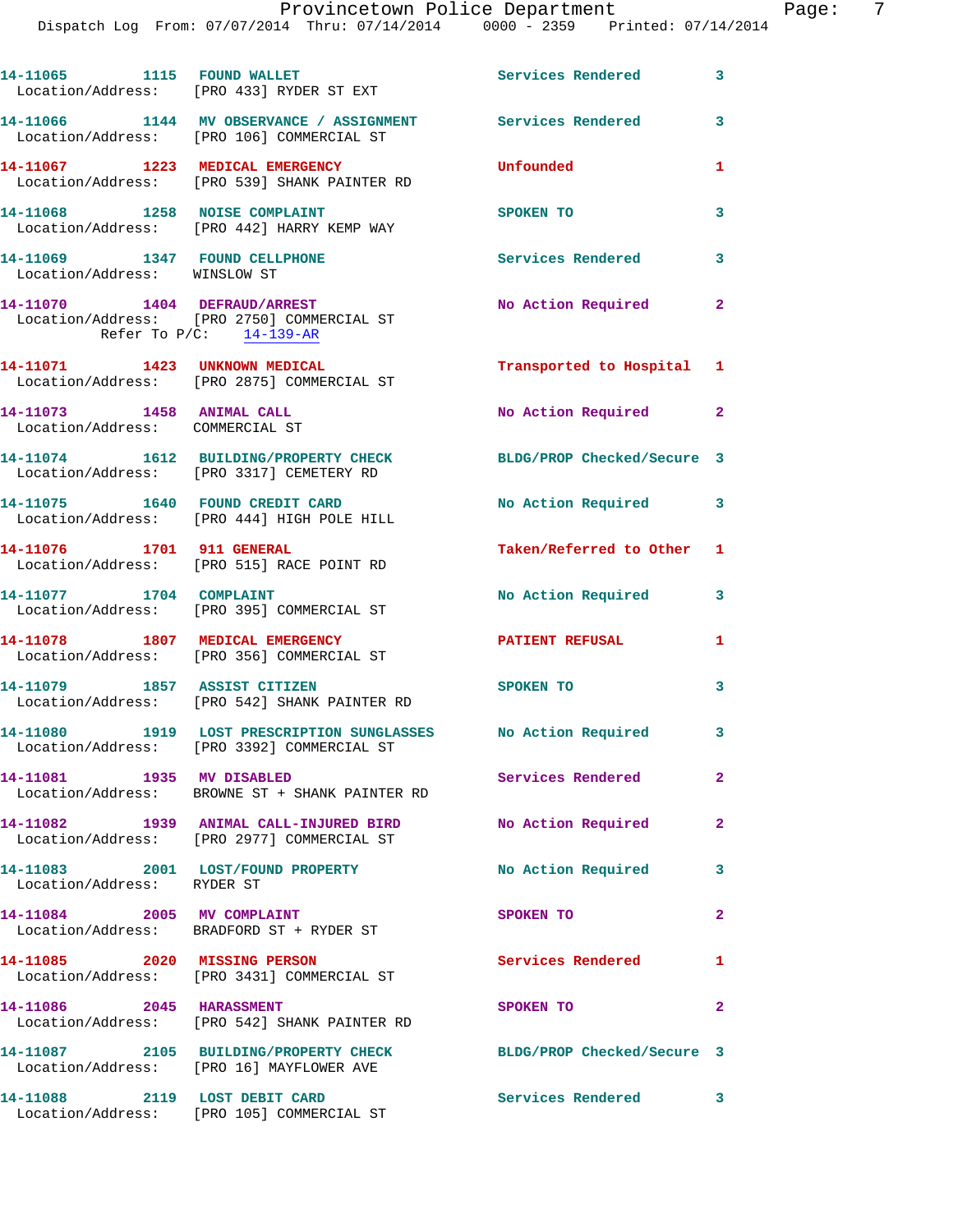|                                   | Provincetown Police Department                                                                                    |                            |                |
|-----------------------------------|-------------------------------------------------------------------------------------------------------------------|----------------------------|----------------|
|                                   | Dispatch Log From: 07/07/2014 Thru: 07/14/2014 0000 - 2359 Printed: 07/14/2014                                    |                            |                |
|                                   | 14-11089 2124 BUILDING/PROPERTY CHECK BLDG/PROP Checked/Secure 3<br>Location/Address: [PRO 447] JEROME SMITH RD   |                            |                |
| 14-11092 2132 HARASSMENT          | Location/Address: [PRO 105] COMMERCIAL ST                                                                         | <b>No Action Required</b>  | $\mathbf{2}$   |
|                                   | 14-11091 2134 BUILDING/PROPERTY CHECK<br>Location/Address: [PRO 175] COMMERCIAL ST                                | BLDG/PROP Checked/Secure 3 |                |
|                                   | 14-11094 2150 BUILDING/PROPERTY CHECK BLDG/PROP Checked/Secure 3<br>Location/Address: [PRO 306] COMMERCIAL ST     |                            |                |
| 14-11095 2232 MV STOP             | Location/Address: [PRO 105] COMMERCIAL ST                                                                         | <b>VERBAL WARNING</b>      | 3              |
|                                   | 14-11096 2302 911 GENERAL/SUSPICIOUS VOICE GONE ON ARRIVAL<br>Location/Address: ROUTE 6 + RACE POINT RD           |                            | 1              |
|                                   | 14-11097 2309 BUILDING/PROPERTY CHECK<br>Location/Address: [PRO 182] COMMERCIAL ST                                | BLDG/PROP Checked/Secure 3 |                |
| 14-11098 2309 COMPLAINT           | Location/Address: [PRO 3222] ALDEN ST<br>Refer To P/C: 14-140-AR                                                  | Services Rendered          | 3              |
|                                   | 14-11099 2329 BUILDING/PROPERTY CHECK BLDG/PROP Checked/Secure 3<br>Location/Address: [PRO 3259] MACMILLAN WHARF  |                            |                |
|                                   | 14-11100 2337 BUILDING/PROPERTY CHECK BLDG/PROP Checked/Secure 3<br>Location/Address: [PRO 3296] SHANK PAINTER RD |                            |                |
| 14-11101 2346 FOLLOW UP           | Location/Address: [PRO 399] COMMERCIAL ST                                                                         | <b>Services Rendered</b>   | $\overline{2}$ |
|                                   | 14-11102 2347 MEDICAL EMERGENCY/EVAL<br>Location/Address: [PRO 542] SHANK PAINTER RD                              | Transported to Hospital 1  |                |
|                                   | 14-11104 2350 BUILDING/PROPERTY CHECK BLDG/PROP Checked/Secure 3<br>Location/Address: [PRO 447] JEROME SMITH RD   |                            |                |
| For Date: $07/10/2014$ - Thursday |                                                                                                                   |                            |                |
|                                   | Location/Address: [PRO 306] COMMERCIAL ST                                                                         | BLDG/PROP Checked/Secure 3 |                |
|                                   | 14-11106 0018 BUILDING/PROPERTY CHECK BLDG/PROP Checked/Secure 3<br>Location/Address: [PRO 1989] COMMERCIAL ST    |                            |                |
|                                   | 14-11107 0025 MV OBSERVANCE / ASSIGNMENT Services Rendered<br>Location/Address: BRADFORD ST + HOWLAND ST          |                            | 3              |
| 14-11108 0032 MV STOP             | Location/Address: BRADFORD ST + COOK ST                                                                           | <b>VERBAL WARNING</b>      | 3              |
|                                   | 14-11109 0040 BUILDING/PROPERTY CHECK BLDG/PROP Checked/Secure 3<br>Location/Address: [PRO 3609] COMMERCIAL ST    |                            |                |
|                                   | 14-11112 0054 MV OBSERVANCE / ASSIGNMENT Services Rendered<br>Location/Address: BRADFORD ST + RYDER ST            |                            | 3              |
| 14-11113 0120 911 GENERAL         | Location/Address: [PRO 542] SHANK PAINTER RD                                                                      | Services Rendered          | 1              |
|                                   | 14-11114 0124 NOISE COMPLAINT<br>Location/Address: [PRO 2122] COMMERCIAL ST                                       | SPOKEN TO                  | 3              |
| 14-11115 0127 MV STOP             | Location/Address: [PRO 43] BRADFORD ST                                                                            | <b>VERBAL WARNING</b>      | 3              |
|                                   | 14-11116 0153 BUILDING/PROPERTY CHECK BLDG/PROP Checked/Secure 3                                                  |                            |                |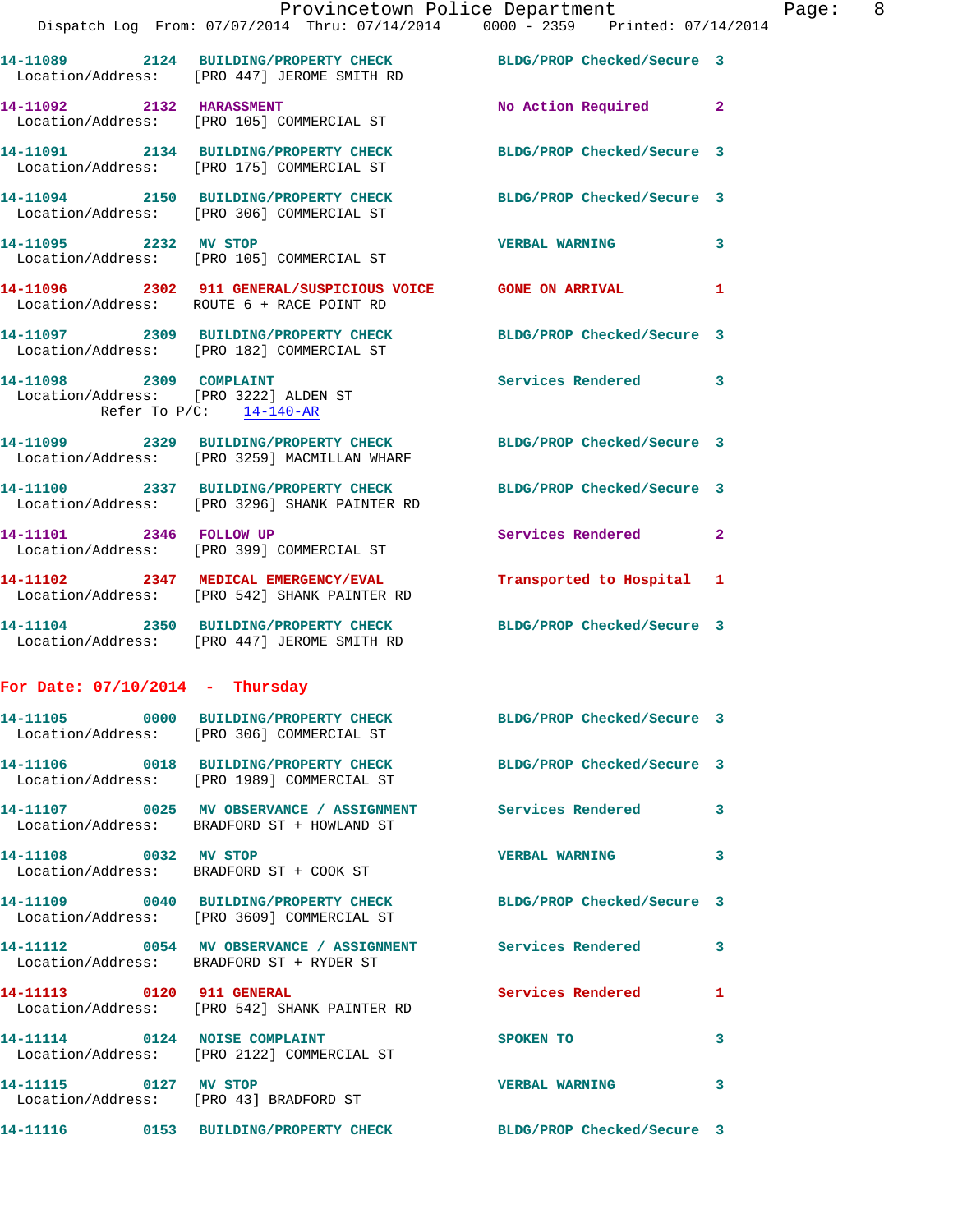|                                        | Dispatch Log From: 07/07/2014 Thru: 07/14/2014 0000 - 2359 Printed: 07/14/2014                                     | Provincetown Police Department |              | Page: | 9 |
|----------------------------------------|--------------------------------------------------------------------------------------------------------------------|--------------------------------|--------------|-------|---|
|                                        | Location/Address: [PRO 440] HARRY KEMP WAY                                                                         |                                |              |       |   |
|                                        | 14-11117 0212 BUILDING/PROPERTY CHECK BLDG/PROP Checked/Secure 3<br>Location/Address: [PRO 444] HIGH POLE HILL     |                                |              |       |   |
|                                        | 14-11118 0217 BUILDING/PROPERTY CHECK BLDG/PROP Checked/Secure 3<br>Location/Address: [PRO 1778] SHANK PAINTER RD  |                                |              |       |   |
|                                        | 14-11119 0304 BUILDING/PROPERTY CHECK<br>Location/Address: [PRO 545] SHANK PAINTER RD                              | BLDG/PROP Checked/Secure 3     |              |       |   |
|                                        | 14-11120 0351 BUILDING/PROPERTY CHECK<br>Location/Address: [PRO 516] RACE POINT RD                                 | BLDG/PROP Checked/Secure 3     |              |       |   |
|                                        | 14-11121 0405 BUILDING/PROPERTY CHECK BLDG/PROP Checked/Secure 3<br>Location/Address: [PRO 488] MAYFLOWER AVE      |                                |              |       |   |
|                                        | 14-11122 0433 COMPLAINT<br>Location/Address: [PRO 917] FORTUNA RD                                                  | Services Rendered 3            |              |       |   |
|                                        | 14-11123 0505 BUILDING/PROPERTY CHECK BLDG/PROP Checked/Secure 3<br>Location/Address: [PRO 3307] HEATHER'S WAY     |                                |              |       |   |
|                                        | 14-11124 0526 PARK, WALK & TALK<br>Location: [PRO 3431] LOPES SQUARE                                               | <b>Services Rendered</b>       | $\mathbf{2}$ |       |   |
| Location/Address: [PRO 521] ROUTE 6    | 14-11125 0536 BUILDING/PROPERTY CHECK Services Rendered                                                            |                                | $\mathbf{3}$ |       |   |
|                                        | 14-11126 0553 MV OBSERVANCE / ASSIGNMENT Services Rendered<br>Location/Address: SHANK PAINTER RD + JEROME SMITH RD |                                | 3            |       |   |
|                                        | 14-11127 0555 BUILDING/PROPERTY CHECK BLDG/PROP Checked/Secure 3<br>Location/Address: [PRO 2206] COMMERCIAL ST     |                                |              |       |   |
|                                        | 14-11128 0557 MV STOP<br>Location/Address: [PRO 3296] SHANK PAINTER RD                                             | <b>VERBAL WARNING</b>          | 3            |       |   |
| 14-11129 0614 LOBBY TRAFFIC            | Location/Address: [PRO 542] SHANK PAINTER RD                                                                       | Services Rendered 2            |              | 32    |   |
|                                        | 14-11130 0747 BUILDING/PROPERTY CHECK BLDG/PROP Checked/Secure 3<br>Location/Address: [PRO 3292] COMMERCIAL ST     |                                |              |       |   |
|                                        | 14-11131 0748 BUILDING/PROPERTY CHECK BLDG/PROP Checked/Secure 3<br>Location/Address: [PRO 3259] MACMILLAN WHARF   |                                |              |       |   |
|                                        | 14-11132 0805 PARK, WALK & TALK<br>Location/Address: [PRO 3174] COMMERCIAL ST                                      | Services Rendered              | $\mathbf{2}$ |       |   |
|                                        | 14-11133 0812 MV OBSERVANCE / ASSIGNMENT Services Rendered 3<br>Location/Address: [PRO 106] COMMERCIAL ST          |                                |              |       |   |
|                                        | 14-11134 0840 MV OBSERVANCE / ASSIGNMENT Services Rendered<br>Location/Address: [PRO 3430] COMMERCIAL ST           |                                | 3            |       |   |
| Location/Address: [PRO 3287] ROUTE 6   | 14-11135 0845 BUILDING/PROPERTY CHECK BLDG/PROP Checked/Secure 3                                                   |                                |              |       |   |
|                                        | 14-11136 0928 BUILDING/PROPERTY CHECK BLDG/PROP Checked/Secure 3<br>Location/Address: [PRO 3317] CEMETERY RD       |                                |              | 1     |   |
|                                        | 14-11137 0942 BUILDING/PROPERTY CHECK BLDG/PROP Checked/Secure 3<br>Location/Address: [PRO 2206] COMMERCIAL ST     |                                |              |       |   |
| Location/Address: [PRO 94] BRADFORD ST | 14-11138 1027 MV OBSERVANCE / ASSIGNMENT Services Rendered 3                                                       |                                |              |       |   |
| 14-11139 1036 VERBAL NO STICKER        | Location/Address: [PRO 526] RYDER ST EXT                                                                           | <b>VERBAL WARNING</b>          | 3            |       |   |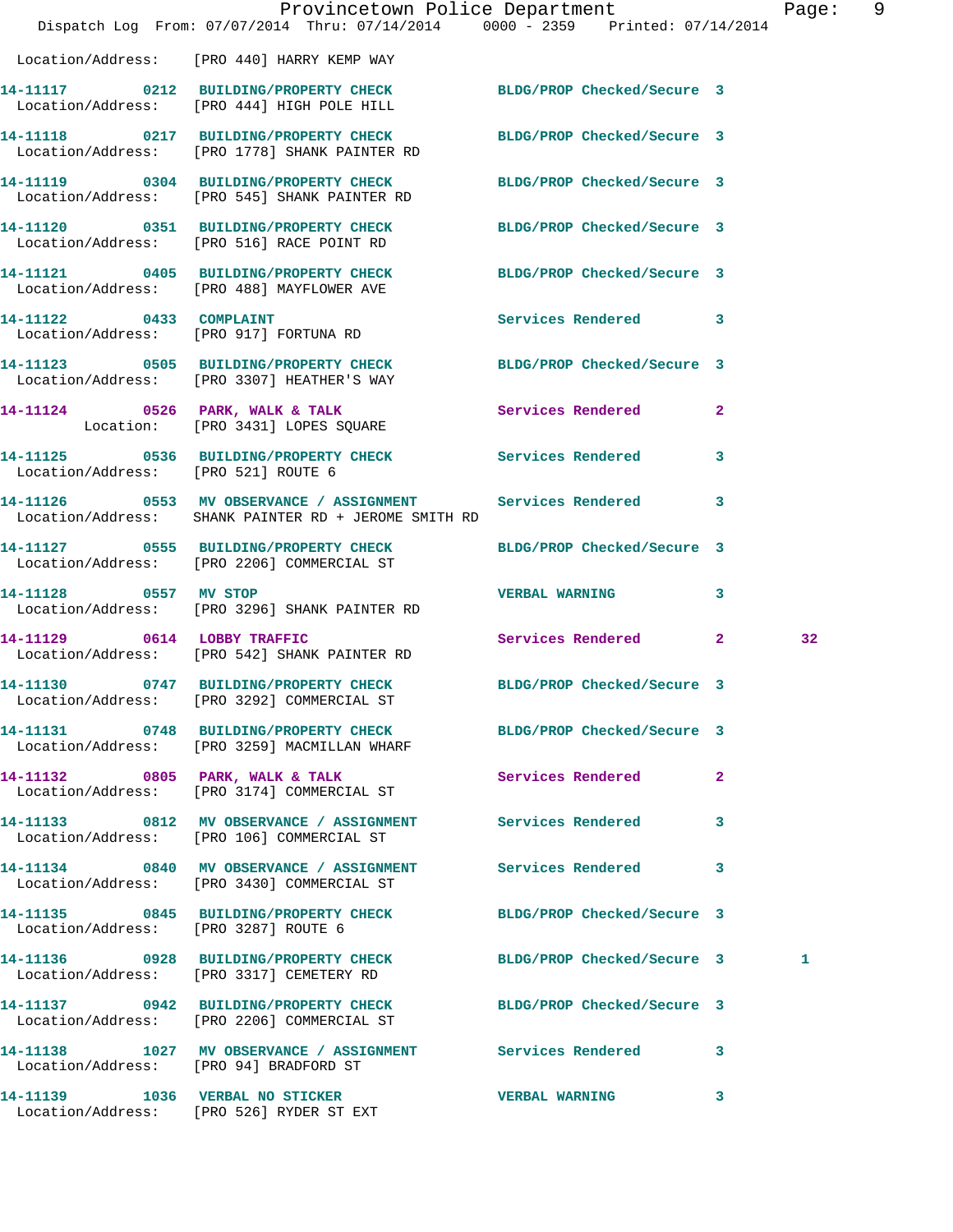|                                    | Provincetown Police Department Page: 10                                                                        |                                      |              |  |
|------------------------------------|----------------------------------------------------------------------------------------------------------------|--------------------------------------|--------------|--|
|                                    | 14-11140 1043 INJURED BIRD<br>Location/Address: [PRO 1446] WINSLOW ST                                          | <b>Example 12</b> Unfounded the 2    |              |  |
|                                    | 14-11141 1101 PARK, WALK & TALK Services Rendered 2<br>Location: [PRO 3431] LOPES SQUARE                       |                                      |              |  |
| Location/Address: SHANK PAINTER RD | 14-11142 1102 MV OBSERVANCE / ASSIGNMENT Services Rendered 3                                                   |                                      |              |  |
|                                    | 14-11143 1114 UNCONSCIOUS/TRANSPORT Transported to Hospital 1<br>Location/Address: [PRO 2490] PROVINCELANDS RD |                                      |              |  |
|                                    | 14-11144 1123 PARK, WALK & TALK Services Rendered 2<br>Location/Address: [PRO 3277] SANDY HILL LN              |                                      |              |  |
|                                    | 14-11145 1128 RESIDENTIAL ALARM BLDG/PROP Checked/Secure 1<br>Location/Address: [PRO 3450] JEROME SMITH RD     |                                      |              |  |
| Refer To Accident: 14-36-AC        | 14-11146 1134 MV ACCIDENT<br>Location/Address: [PRO 338] SHANK PAINTER RD                                      | Vehicle Towed 1                      |              |  |
|                                    | 14-11148 1155 TRAFFIC CONES/ILLEGAL Services Rendered<br>Location/Address: COOK ST + BRADFORD ST               |                                      | $\mathbf{3}$ |  |
|                                    | 14-11149 1209 BIKE ACCIDENT <b>1208 Services</b> Rendered 2<br>Location/Address: [PRO 3600] COMMERCIAL ST      |                                      |              |  |
|                                    | 14-11150 1253 NEIGHBOR COMPLAINT<br>Location/Address: [PRO 1235] BRADFORD ST                                   | SPOKEN TO THE STATE OF THE SPOKEN TO | 3            |  |
|                                    | 14-11151 1255 PET PANTRY<br>Location/Address: [PRO 3296] SHANK PAINTER RD                                      | Services Rendered 3                  |              |  |
|                                    | 14-11152 1348 LOST CELLPHONE<br>Location: [PRO 3431] LOPES SQUARE                                              | Services Rendered 3                  |              |  |
|                                    | 14-11154 1430 BUILDING/PROPERTY CHECK BLDG/PROP Checked/Secure 3<br>Location/Address: [PRO 2206] COMMERCIAL ST |                                      |              |  |
|                                    | 14-11155 1437 FOUND BLACK CAT Services Rendered 2<br>Location/Address: [PRO 995] MILLER HILL RD                |                                      |              |  |
|                                    | 14-11156    1446 BIKE GENERAL<br>Location/Address: [PRO 2539] RYDER ST EXT                                     | No Action Required                   | $\mathbf{2}$ |  |
|                                    | 14-11157 1507 LOST GLASSES<br>Location/Address: [PRO 542] SHANK PAINTER RD                                     | Services Rendered                    | 3            |  |
|                                    | 14-11158 1529 LOST SET OF KEYS<br>Location/Address: [PRO 2539] RYDER ST EXT                                    | Services Rendered 3                  |              |  |
|                                    | 14-11160 1555 LOST WHITE IPOD<br>Location/Address: COMMERCIAL ST + TREMONT ST                                  | No Action Required                   | $\mathbf{3}$ |  |
|                                    | 14-11161    1602    PARKING / GENERAL<br>Location/Address: [PRO 2512] JEROME SMITH RD                          | Services Rendered 3                  |              |  |
| 14-11159 1606 HARASSMENT           | Location/Address: [PRO 542] SHANK PAINTER RD                                                                   | SPOKEN TO                            | $\mathbf{2}$ |  |
| 14-11162 1636 HARASSMENT           | Location/Address: [PRO 106] COMMERCIAL ST                                                                      | SPOKEN TO                            | $\mathbf{2}$ |  |
| 14-11163 1652 ANIMAL CALL          | Location/Address: [PRO 75] CAPTAIN BERTIES WAY                                                                 | No Action Required                   | $\mathbf{2}$ |  |
| 14-11164 1652 FOLLOW UP            | Location/Address: [PRO 542] SHANK PAINTER RD                                                                   | <b>SPOKEN TO</b>                     | $\mathbf{2}$ |  |

**14-11165 1713 COMPLAINT SPOKEN TO 3**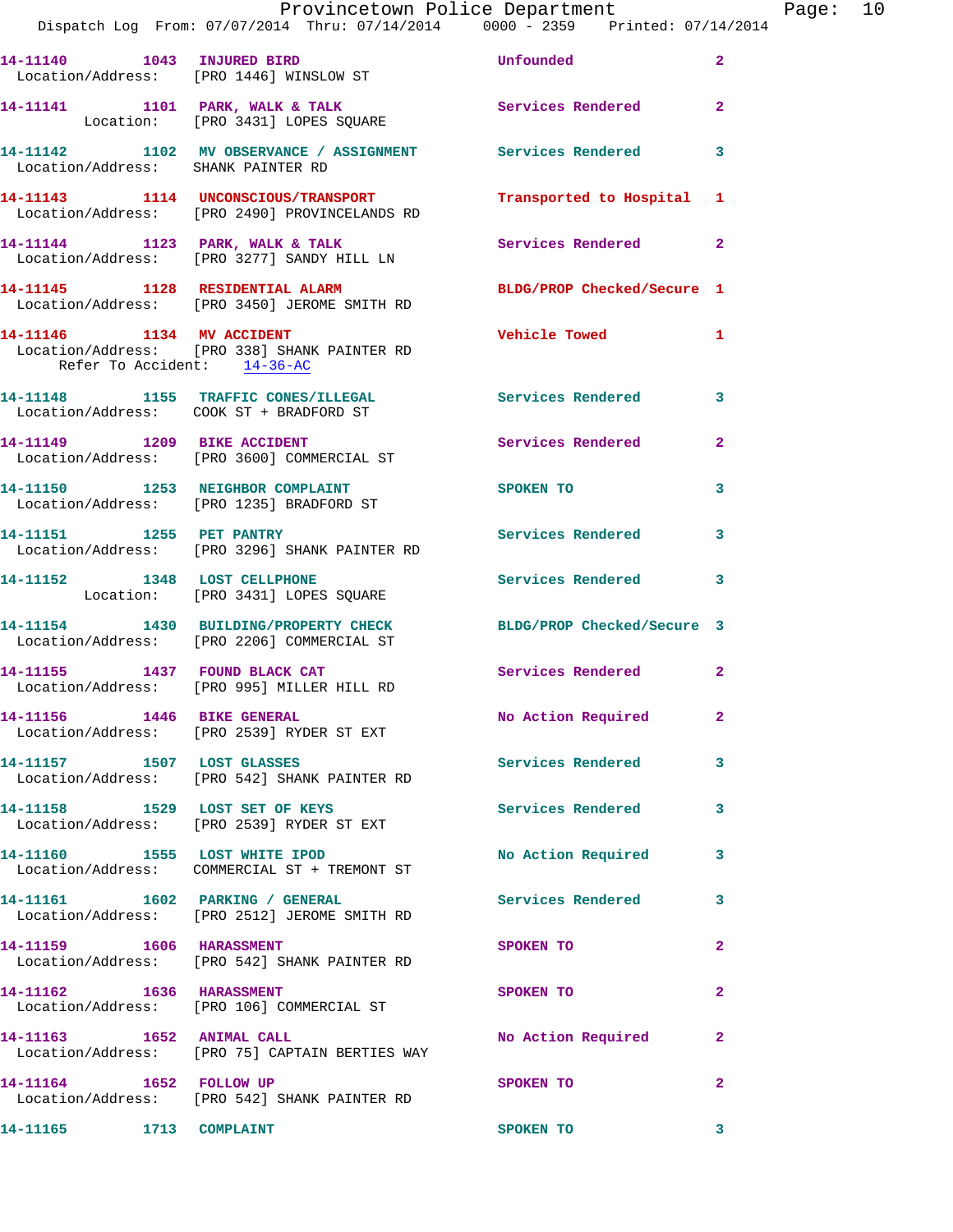|                                                               | Provincetown Police Department<br>Dispatch Log From: 07/07/2014 Thru: 07/14/2014 0000 - 2359 Printed: 07/14/2014 |                            |                |
|---------------------------------------------------------------|------------------------------------------------------------------------------------------------------------------|----------------------------|----------------|
|                                                               | Location/Address: [PRO 3296] SHANK PAINTER RD                                                                    |                            |                |
|                                                               | 14-11166 1724 ASSIST CITIZEN<br>Location/Address: [PRO 542] SHANK PAINTER RD                                     | <b>SPOKEN TO</b>           | 3              |
|                                                               | 14-11167 1728 GENERAL INFO                                                                                       | No Action Required         | 3              |
|                                                               | 14-11168 1732 ASSIST AGENCY / TRURO<br>Location/Address: [PRO 542] SHANK PAINTER RD                              | <b>No Action Required</b>  | 3              |
| 14-11169 1748 COMPLAINT                                       | Location/Address: [PRO 3430] COMMERCIAL ST                                                                       | SPOKEN TO                  | 3              |
|                                                               | 14-11171 2020 BUILDING/PROPERTY CHECK BLDG/PROP Checked/Secure 3<br>Location/Address: [PRO 519] RACE POINT RD    |                            |                |
| 14-11172 2045 FOLLOW UP<br>Location/Address: COMMERCIAL ST    |                                                                                                                  | No Action Required         | $\overline{2}$ |
|                                                               | 14-11174 2059 COMPLAINT-STOLEN PROPERTY SPOKEN TO<br>Location/Address: COMMERCIAL ST                             |                            | 3              |
| Location/Address: [PRO 16] BRADFORD ST                        | 14-11173 2100 BUILDING/PROPERTY CHECK BLDG/PROP Checked/Secure 3                                                 |                            |                |
|                                                               | 14-11175 2130 FOUND CELL PHONE/RETURNED No Action Required<br>Location/Address: [PRO 190] COMMERCIAL ST          |                            | 3              |
|                                                               | 14-11176 2134 ASSIST CITIZEN<br>Location/Address: [PRO 2134] SHANK PAINTER RD                                    | Services Rendered          | 3              |
|                                                               | 14-11177 2147 BUILDING/PROPERTY CHECK<br>Location/Address: [PRO 175] COMMERCIAL ST                               | BLDG/PROP Checked/Secure 3 |                |
|                                                               | 14-11178 2152 BUILDING/PROPERTY CHECK BLDG/PROP Checked/Secure 3<br>Location/Address: [PRO 440] HARRY KEMP WAY   |                            |                |
|                                                               | 14-11179 2202 BUILDING/PROPERTY CHECK BLDG/PROP Checked/Secure 3<br>Location/Address: [PRO 182] COMMERCIAL ST    |                            |                |
| Location: CENTER ROAM                                         | 14-11180 2206 PARK, WALK & TALK Services Rendered                                                                |                            | 2              |
| 14-11181 2208 COMPLAINT                                       | Location/Address: [PRO 3276] COMMERCIAL ST                                                                       | Services Rendered          | 3              |
| 14-11182 2317 ALARM - FIRE<br>Location/Address: COMMERCIAL ST |                                                                                                                  | False Alarm                | 1              |
|                                                               | 14-11183 2323 MEDICAL EMERGENCY<br>Location/Address: [PRO 526] RYDER ST EXT<br>Refer To $P/C$ : 14-142-AR        | Transported to Hospital    | 1              |
| 14-11184 2334 MV STOP<br>Location/Address: STANDISH ST        |                                                                                                                  | <b>VERBAL WARNING</b>      | 3              |
| For Date: $07/11/2014$ - Friday                               |                                                                                                                  |                            |                |

## **14-11185 0012 MV OBSERVANCE / ASSIGNMENT Services Rendered 3**  Location/Address: RYDER ST + BRADFORD ST **14-11186 0016 BUILDING/PROPERTY CHECK BLDG/PROP Checked/Secure 3**  Location/Address: [PRO 447] JEROME SMITH RD **14-11188 0049 DOMESTIC/ WARRANT ARREST Arrest(s) Made 1**  Location/Address: HARBOR HILL RD Refer To Arrest: 14-143-AR 14-11189 0116 NOISE COMPLAINT SPOKEN TO 3 Location/Address: [PRO 1337] COMMERCIAL ST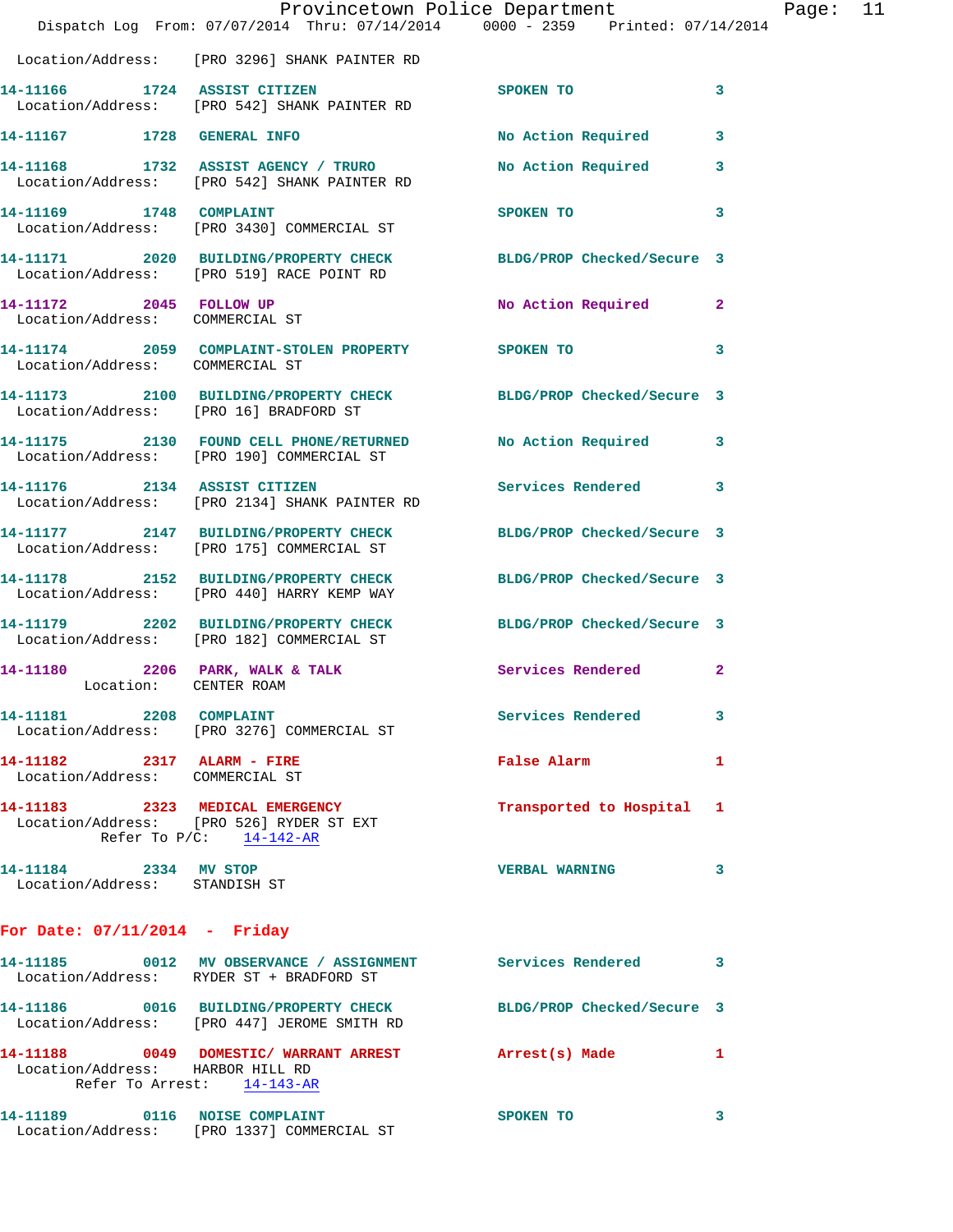Dispatch Log From: 07/07/2014 Thru: 07/14/2014 0000 - 2359 Printed: 07/14/2014

|                                | 14-11190 0142 BUILDING/PROPERTY CHECK<br>Location/Address: [PRO 3317] CEMETERY RD                          | BLDG/PROP Checked/Secure 3 |                |    |
|--------------------------------|------------------------------------------------------------------------------------------------------------|----------------------------|----------------|----|
|                                | 14-11191 0143 BUILDING/PROPERTY CHECK<br>Location/Address: [PRO 3318] CEMETERY RD                          | BLDG/PROP Checked/Secure 3 |                |    |
|                                | 14-11192 0204 SERVE WARRANT<br>Location/Address: [PRO 2391] BRADFORD ST<br>Refer To Arrest: 14-144-AR      | Arrest(s) Made             | 3              |    |
|                                | 14-11194 0240 MEDICAL EMERGENCY/EVAL<br>Location/Address: [PRO 542] SHANK PAINTER RD                       | Transported to Hospital 1  |                |    |
|                                | 14-11195 0408 BUILDING/PROPERTY CHECK<br>Location/Address: [PRO 530] SHANK PAINTER RD                      | BLDG/PROP Checked/Secure 3 |                |    |
|                                | 14-11196 0428 BUILDING/PROPERTY CHECK<br>Location/Address: [PRO 516] RACE POINT RD                         | BLDG/PROP Checked/Secure 3 |                |    |
|                                | 14-11197 0432 BUILDING/PROPERTY CHECK<br>Location/Address: [PRO 545] SHANK PAINTER RD                      | BLDG/PROP Checked/Secure 3 |                |    |
|                                | 14-11198 0524 MV OBSERVANCE / ASSIGNMENT Services Rendered<br>Location/Address: [PRO 447] JEROME SMITH RD  |                            | 3              |    |
|                                | 14-11199 0526 BUILDING/PROPERTY CHECK<br>Location/Address: [PRO 488] MAYFLOWER AVE                         | BLDG/PROP Checked/Secure 3 |                |    |
|                                | 14-11200 0609 LOBBY TRAFFIC<br>Location/Address: [PRO 542] SHANK PAINTER RD                                | Services Rendered          | $\overline{2}$ | 29 |
|                                | 14-11201 0611 BUILDING/PROPERTY CHECK<br>Location/Address: [PRO 564] BAYBERRY AVE                          | Services Rendered          | $\mathbf{3}$   |    |
|                                | 14-11202 0614 BUILDING/PROPERTY CHECK<br>Location/Address: [PRO 3287] ROUTE 6                              | BLDG/PROP Checked/Secure 3 |                |    |
|                                | 14-11203 0742 FOUND WALLET/RETURNED<br>Location/Address: [PRO 146] COMMERCIAL ST                           | Services Rendered 3        |                | 1. |
|                                | 14-11204 0744 BUILDING/PROPERTY CHECK<br>Location/Address: [PRO 3292] COMMERCIAL ST                        | BLDG/PROP Checked/Secure 3 |                |    |
| 14-11205                       | 0754 BUILDING/PROPERTY CHECK<br>Location/Address: [PRO 2500] COMMERCIAL ST                                 | BLDG/PROP Checked/Secure 3 |                |    |
|                                | 14-11206 0824 PARK, WALK & TALK Services Rendered<br>Location/Address: [PRO 105] COMMERCIAL ST             |                            | $\mathbf{2}$   |    |
|                                | 14-11207 0850 TRAINING EXERCISE<br>Location/Address: [PRO 396] COMMERCIAL ST                               | No Action Required         | 3              |    |
| Location/Address: STANDISH WAY | 14-11208 0854 PROPERTY CHECK REQUEST Services Rendered                                                     |                            | 3              |    |
|                                | 14-11210 0910 BUILDING/PROPERTY CHECK Services Rendered<br>Location/Address: [PRO 75] CAPTAIN BERTIE RD    |                            | 3              |    |
|                                | 14-11211 0926 MV OBSERVANCE / ASSIGNMENT Services Rendered<br>Location/Address: HIGH POLE HL + BRADFORD ST |                            | 3              |    |
|                                | 14-11212 1015 MV OBSERVANCE / ASSIGNMENT Services Rendered<br>Location/Address: RACE POINT RD + NELSON AVE |                            | 3              |    |
|                                | 14-11213 1018 MV OBSERVANCE / ASSIGNMENT Services Rendered<br>Location/Address: [PRO 99] COMMERCIAL ST     |                            | 3              |    |
|                                | 14-11214    1024    MINOR MV ACCIDENT                                                                      | <b>SPOKEN TO</b>           | $\mathbf{1}$   |    |

Location/Address: CENTER ST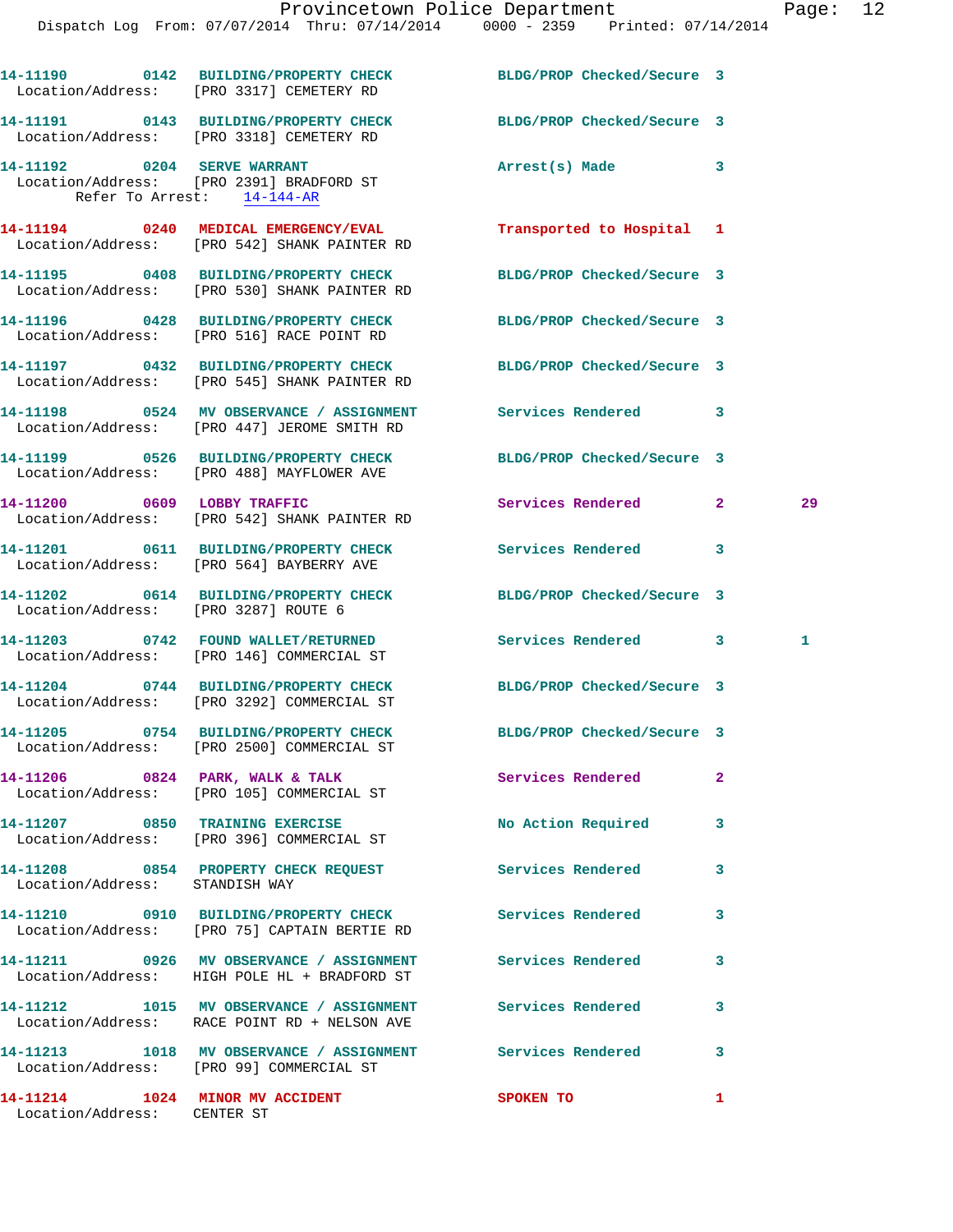|                                      | Dispatch Log From: 07/07/2014 Thru: 07/14/2014   0000 - 2359   Printed: 07/14/2014                                | Provincetown Police Department Page: 13 |                   |                |  |
|--------------------------------------|-------------------------------------------------------------------------------------------------------------------|-----------------------------------------|-------------------|----------------|--|
|                                      | 14-11215 1040 BIKE ACCIDENT 100 Transported to Hospital 2<br>Location/Address: [PRO 2490] PROVINCELANDS RD        |                                         |                   |                |  |
|                                      | 14-11216 1053 MINOR MV ACCIDENT Unfounded<br>Location/Address: [PRO 805] COMMERCIAL ST                            |                                         | $\mathbf{1}$      |                |  |
|                                      | 14-11217 1104 FALL<br>Location/Address: [PRO 444] HIGH POLE HILL                                                  | PATIENT REFUSAL                         | 1                 |                |  |
|                                      | 14-11218 1149 ABANDONED CATS<br>Location/Address: [PRO 2540] RACE POINT RD                                        | Investigated                            | $\mathbf{2}$      | $\overline{2}$ |  |
|                                      | 14-11219 1316 FIRE, VEHICLE<br>Location/Address: [PRO 2024] BAYBERRY AVE                                          | Extinguished                            | 1                 |                |  |
|                                      | 14-11220 1338 PARK, WALK & TALK 1988 Services Rendered<br>Location: [PRO 3431] LOPES SQUARE                       |                                         | $\overline{2}$    |                |  |
| Refer To Arrest: 14-146-AR           | 14-11221 1413 ARREST/ORDER VIOLATION Arrest(s) Made<br>Location/Address: [PRO 2737] COMMERCIAL ST                 |                                         | $\mathbf{2}$      |                |  |
| Location/Address: [PRO 3287] ROUTE 6 | 14-11222 1423 BUILDING/PROPERTY CHECK BLDG/PROP Checked/Secure 3                                                  |                                         |                   |                |  |
|                                      | 14-11223 1446 PARKED MV COMPLAINT Services Rendered 2<br>Location/Address: [PRO 3278] BRADFORD ST EXT             |                                         |                   |                |  |
|                                      | 14-11224 1450 FOUND KEY/PURPLE CLIP Services Rendered<br>Location: [PRO 3431] LOPES SQUARE                        |                                         | 3                 |                |  |
|                                      | 14-11227 1534 NOISE COMPLAINT 1999 Unfounded<br>Location/Address: [PRO 2824] COMMERCIAL ST                        |                                         | 3                 |                |  |
|                                      | 14-11228 1542 PARK, WALK & TALK (Services Rendered Location/Address: [PRO 105] COMMERCIAL ST                      |                                         | $\mathbf{2}$      |                |  |
|                                      | 14-11229 1636 BUILDING/PROPERTY CHECK Services Rendered<br>Location/Address: [PRO 2483] COMMERCIAL ST             |                                         | 3                 |                |  |
|                                      | 14-11230 1708 MEDICAL EMERGENCY<br>Location/Address: [PRO 361] COMMERCIAL ST                                      | PATIENT REFUSAL                         | 1                 |                |  |
|                                      | 14-11231 1712 MEDICAL/DOT<br>Location/Address: [PRO 440] HARRY KEMP WAY                                           | Transported to Hospital 1               |                   |                |  |
|                                      | 14-11232 1729 DISTURBANCE<br>Location/Address: [PRO 539] SHANK PAINTER RD                                         | <b>Services Rendered</b>                | $\mathbf{1}$      |                |  |
|                                      | 14-11233 1755 MEDICAL EMERGENCY<br>Location/Address: [PRO 521] ROUTE 6                                            | PATIENT REFUSAL 1                       |                   |                |  |
|                                      | 14-11234 1813 LOST SAMSUNG/RETURNED Services Rendered<br>Location/Address: [PRO 542] SHANK PAINTER RD             |                                         | 3                 |                |  |
|                                      | 14-11236 2018 MEDICAL EMERGENCY <b>Example 2018</b> PATIENT REFUSAL<br>Location/Address: [PRO 1548] COMMERCIAL ST |                                         | $1 \qquad \qquad$ | 1              |  |
|                                      | 14-11237 2033 MV COMPLAINT<br>Location/Address: [PRO 2988] COMMERCIAL ST                                          | No Action Required                      | 2                 |                |  |
| 14-11238 2046 MV DISABLED            | Location/Address: [PRO 2490] PROVINCELANDS RD                                                                     | Services Rendered                       | $\mathbf{2}$      |                |  |
|                                      | 14-11240 2102 TRAFFIC CONTROL<br>Location/Address: RYDER ST + COMMERCIAL ST                                       | Services Rendered                       | $\mathbf{3}$      |                |  |
|                                      | 14-11241 2106 MEDICAL EMERGENCY<br>Location: [PRO 3431] LOPES SQUARE                                              | PATIENT REFUSAL                         | 1                 |                |  |
|                                      | 14-11242 2108 PARKING COMPLAINT / GENERAL GONE ON ARRIVAL                                                         |                                         | $\mathbf{3}$      |                |  |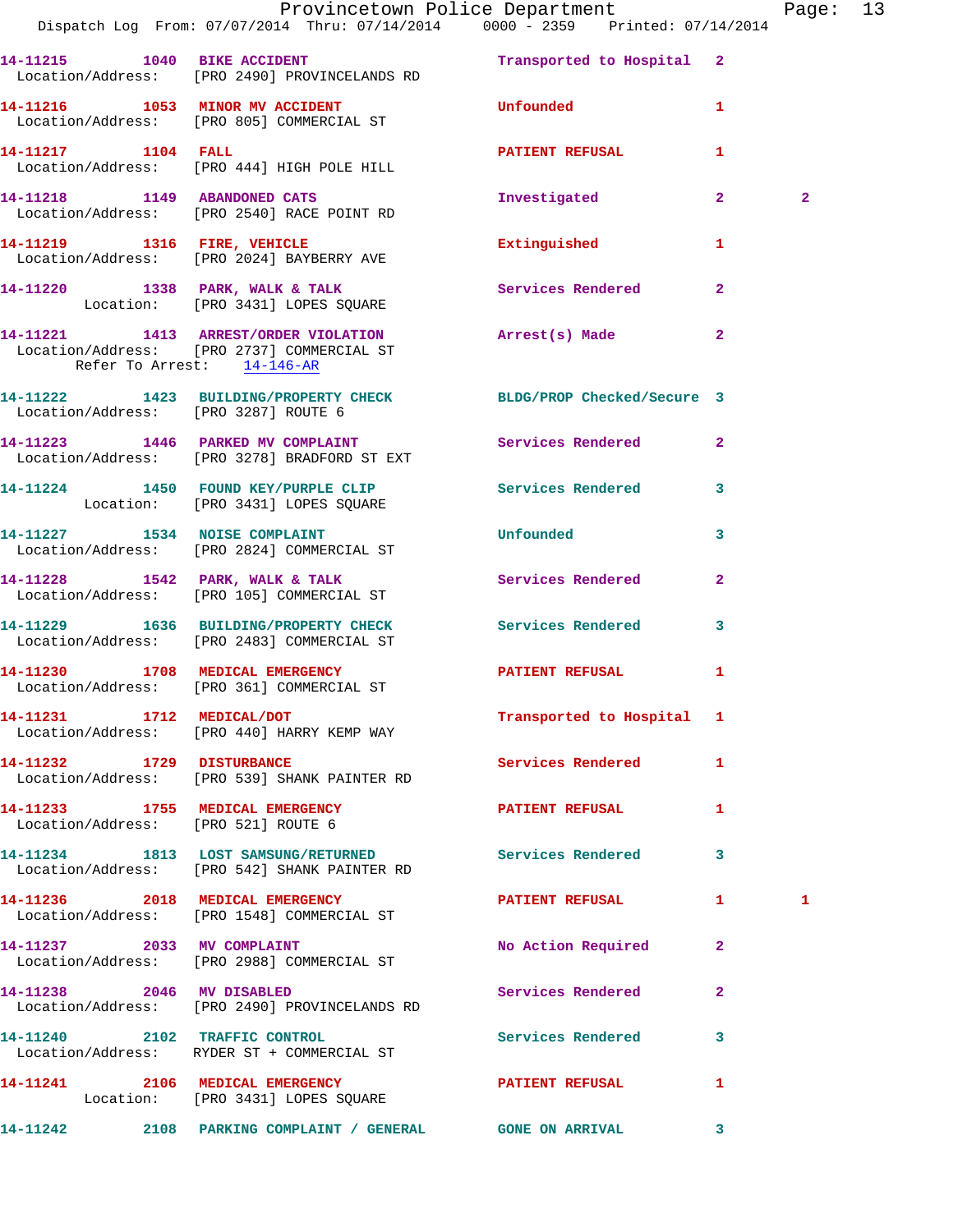| Location/Address: CARNES LN                                                                          |                                                                                                                   |                            |   |
|------------------------------------------------------------------------------------------------------|-------------------------------------------------------------------------------------------------------------------|----------------------------|---|
|                                                                                                      | 14-11243 2111 MEDICAL EMERGENCY<br>Location/Address: [PRO 356] COMMERCIAL ST                                      | PATIENT REFUSAL 1          |   |
|                                                                                                      | 14-11247 2157 BUILDING/PROPERTY CHECK<br>Location/Address: [PRO 175] COMMERCIAL ST                                | BLDG/PROP Checked/Secure 3 |   |
|                                                                                                      | 14-11248 2212 ASSIST AGENCY / MUTUAL AID<br>Location/Address: [PRO 2499] RACE POINT RD                            | Services Rendered 3        |   |
| 14-11249 2236 MV DISABLED                                                                            | Location/Address: RYDER ST + BRADFORD ST                                                                          | Vehicle Towed 2            |   |
|                                                                                                      | 14-11250 2247 BUILDING/PROPERTY CHECK<br>Location/Address: [PRO 182] COMMERCIAL ST                                | BLDG/PROP Checked/Secure 3 |   |
|                                                                                                      | 14-11251 2248 MEDICAL EMERGENCY<br>Location/Address: [PRO 269] COMMERCIAL ST                                      | PATIENT REFUSAL            | 1 |
|                                                                                                      | 14-11252 2259 COMPLAINT - STREET PERFORMERS Services Rendered 3<br>Location/Address: [PRO 296] COMMERCIAL ST      |                            |   |
| Location: CENTER ROAM                                                                                | 14-11253 2329 PARK, WALK & TALK                                                                                   | Services Rendered 2        |   |
|                                                                                                      | 14-11254 2330 BUILDING/PROPERTY CHECK BLDG/PROP Checked/Secure 3<br>Location/Address: [PRO 1778] SHANK PAINTER RD |                            |   |
|                                                                                                      | 14-11255 2337 MV OBSERVANCE / ASSIGNMENT Services Rendered<br>Location/Address: BRADFORD ST + HOWLAND ST          |                            | 3 |
| 14-11256 2340 MV STOP                                                                                | Location/Address: [PRO 2633] HOWLAND ST                                                                           | <b>VERBAL WARNING</b>      | 3 |
| 14-11257 2352 MV STOP                                                                                | Location/Address: HOWLAND ST + HARRY KEMP WAY                                                                     | <b>VERBAL WARNING</b>      | 3 |
| For Date: $07/12/2014$ - Saturday                                                                    |                                                                                                                   |                            |   |
| 14-11258 0002 MV STOP/ARREST<br>Location/Address: [PRO 957] HOWLAND ST<br>Refer To Arrest: 14-147-AR |                                                                                                                   | Arrest(s) Made             | 3 |
| 14-11259 0043 DISTURBANCE<br>Location/Address: STANDISH ST                                           |                                                                                                                   | <b>Services Rendered</b> 1 |   |
| 14-11260 0054 COMPLAINT                                                                              |                                                                                                                   | SPOKEN TO                  | 3 |

 Location/Address: BRADFORD ST + PLEASANT ST **14-11261 0059 UNATTENDED PROPERTY Services Rendered 3**  Location/Address: [PRO 285] COMMERCIAL ST **14-11262 0117 MV OBSERVANCE / ASSIGNMENT Services Rendered 3**  Location/Address: RYDER ST + COMMERCIAL ST **14-11263 0121 MEDICAL EMERGENCY Transported to Hospital 1**  Location/Address: [PRO 3443] COMMERCIAL ST

**14-11264 0145 MV STOP VERBAL WARNING 3**  Location/Address: BRADFORD ST + PEARL ST 14-11266 0235 NOISE COMPLAINT SPOKEN TO 3 Location/Address: [PRO 149] COMMERCIAL ST **14-11267 0250 MEDICAL EMERGENCY Services Rendered 1**  Location/Address: [PRO 557] TREMONT ST **14-11268 0328 BUILDING/PROPERTY CHECK BLDG/PROP Checked/Secure 3** 

Location/Address: [PRO 379] COMMERCIAL ST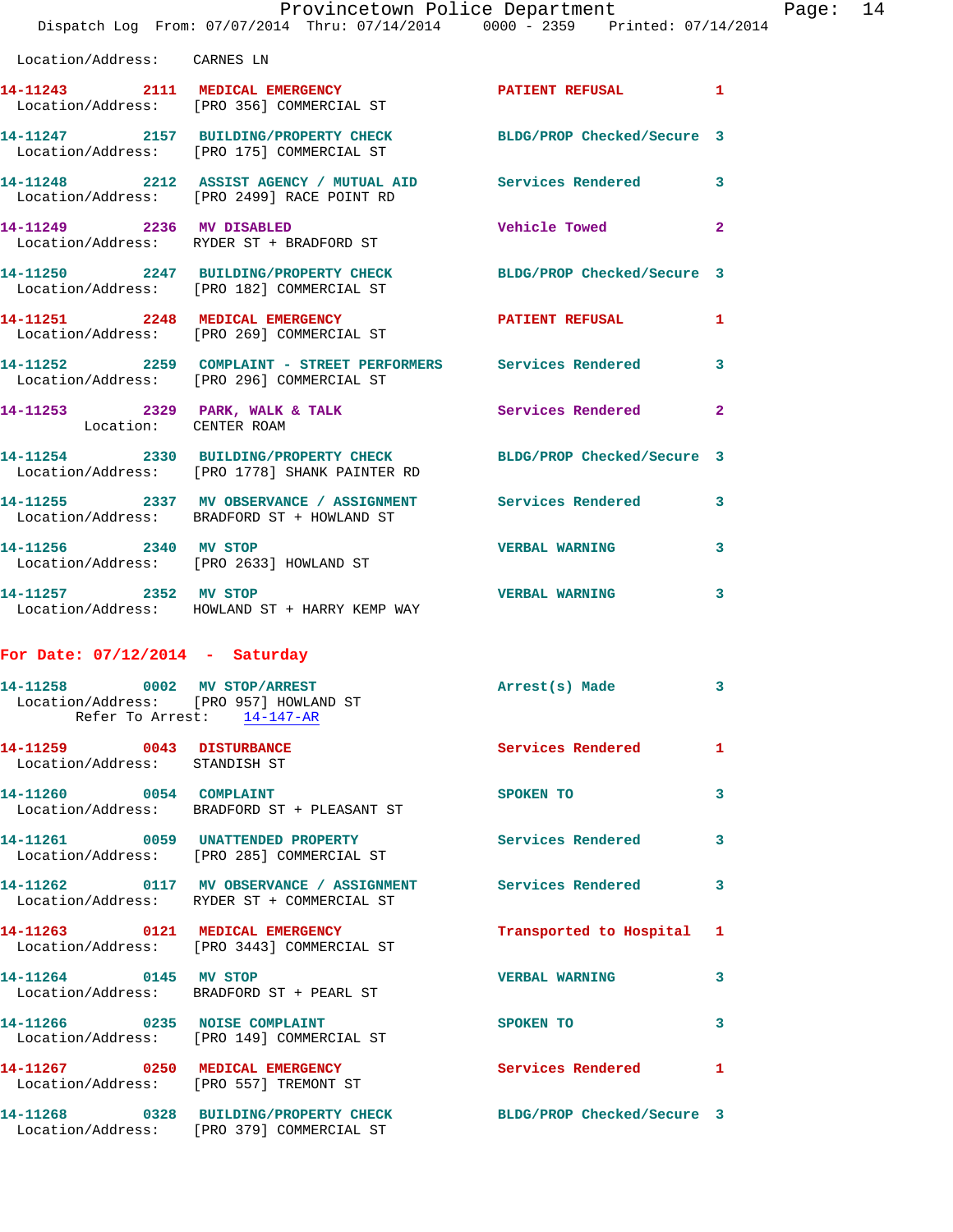|                                                                   | 14-11269 0403 BUILDING/PROPERTY CHECK BLDG/PROP Checked/Secure 3<br>Location/Address: [PRO 516] RACE POINT RD |                            |                |    |
|-------------------------------------------------------------------|---------------------------------------------------------------------------------------------------------------|----------------------------|----------------|----|
|                                                                   | 14-11270 0554 BUILDING/PROPERTY CHECK<br>Location/Address: [PRO 3307] HEATHER'S WAY                           | BLDG/PROP Checked/Secure 3 |                |    |
|                                                                   | 14-11271 0558 MV OBSERVANCE / ASSIGNMENT Services Rendered 3<br>Location/Address: [PRO 447] JEROME SMITH RD   |                            |                |    |
|                                                                   | 14-11272 0606 LOBBY TRAFFIC<br>Location/Address: [PRO 542] SHANK PAINTER RD                                   | Services Rendered 2        |                | 26 |
|                                                                   | 14-11274 0652 MEDICAL EVALUATION<br>Location/Address: [PRO 175] COMMERCIAL ST                                 | Services Rendered          | 1              |    |
|                                                                   | 14-11275 0743 BUILDING/PROPERTY CHECK Services Rendered 3<br>Location/Address: [PRO 2520] PRINCE ST           |                            |                |    |
|                                                                   | 14-11276 0814 PARK, WALK & TALK<br>Location/Address: [PRO 175] COMMERCIAL ST                                  | <b>Services Rendered</b>   | $\mathbf{2}$   |    |
| 14-11277 0819 MV TOWS                                             | Location/Address: [PRO 3456] RYDER ST EXT                                                                     | Services Rendered          | $\overline{2}$ |    |
|                                                                   | 14-11278 0822 LIFT ASSIST<br>Location/Address: [PRO 395] COMMERCIAL ST                                        | <b>Services Rendered</b>   | 1              |    |
| Location/Address: [PRO 2518] ROUTE 6                              | 14-11279 0827 CITATION ISSUED                                                                                 | Citation/Warning Issued 3  |                |    |
|                                                                   | 14-11280 0944 HEDGES DAMAGED<br>Location/Address: [PRO 3420] JOHNSON ST                                       | <b>SPOKEN TO</b>           | 3              |    |
|                                                                   | 14-11281 0951 LOST PRESCRIPTION GLASSES Services Rendered<br>Location: [PRO 3431] LOPES SQUARE                |                            | 3              |    |
|                                                                   | 14-11282 0959 MV OBSERVANCE / ASSIGNMENT Services Rendered<br>Location/Address: BRADFORD ST + HOWLAND ST      |                            | 3              |    |
| 14-11283 1013 MV STOP                                             | Location/Address: [PRO 3670] SHANK PAINTER RD                                                                 | <b>VERBAL WARNING</b>      | 3              |    |
| 14-11284 1023 MV DISABLED<br>Location/Address: [PRO 2519] ROUTE 6 |                                                                                                               | Services Rendered          | $\overline{2}$ |    |
| 14-11285 1026 MV STOP                                             | Location/Address: BROWNE ST + SHANK PAINTER RD                                                                | <b>VERBAL WARNING</b>      | 3              |    |
| 14-11286 1026 MV ACCIDENT                                         | Location/Address: BRADFORD ST + NICKERSON ST                                                                  | No Action Required         | 1              |    |
|                                                                   | 14-11287 1030 MINOR MV ACCIDENT<br>Location/Address: [PRO 94] BRADFORD ST                                     | <b>Services Rendered</b>   | 1              |    |
|                                                                   | 14-11289 1110 UNATTENDED DEATH<br>Location/Address: [PRO 1610] WINTHROP ST                                    | <b>Services Rendered</b>   | 3              |    |
| 14-11290 1112 TRAFFIC CONTROL                                     | Location/Address: HOWLAND ST + BRADFORD ST                                                                    | Services Rendered          | 3              |    |
|                                                                   | 14-11291 1118 STOMACH PAINS<br>Location/Address: [PRO 1742] CONWELL ST                                        | Services Rendered          | 1              |    |
| 14-11292 1145 BIKE ACCIDENT                                       | Location/Address: HOWLAND ST + COMMERCIAL ST                                                                  | Transported to Hospital    | 2              |    |
| 14-11293 1203 HAZARDS                                             | Location/Address: [PRO 2559] COMMERCIAL ST                                                                    | Services Rendered          | $\mathbf{2}$   |    |
|                                                                   | 14-11294 1211 BUILDING/PROPERTY CHECK                                                                         | BLDG/PROP Checked/Secure 3 |                |    |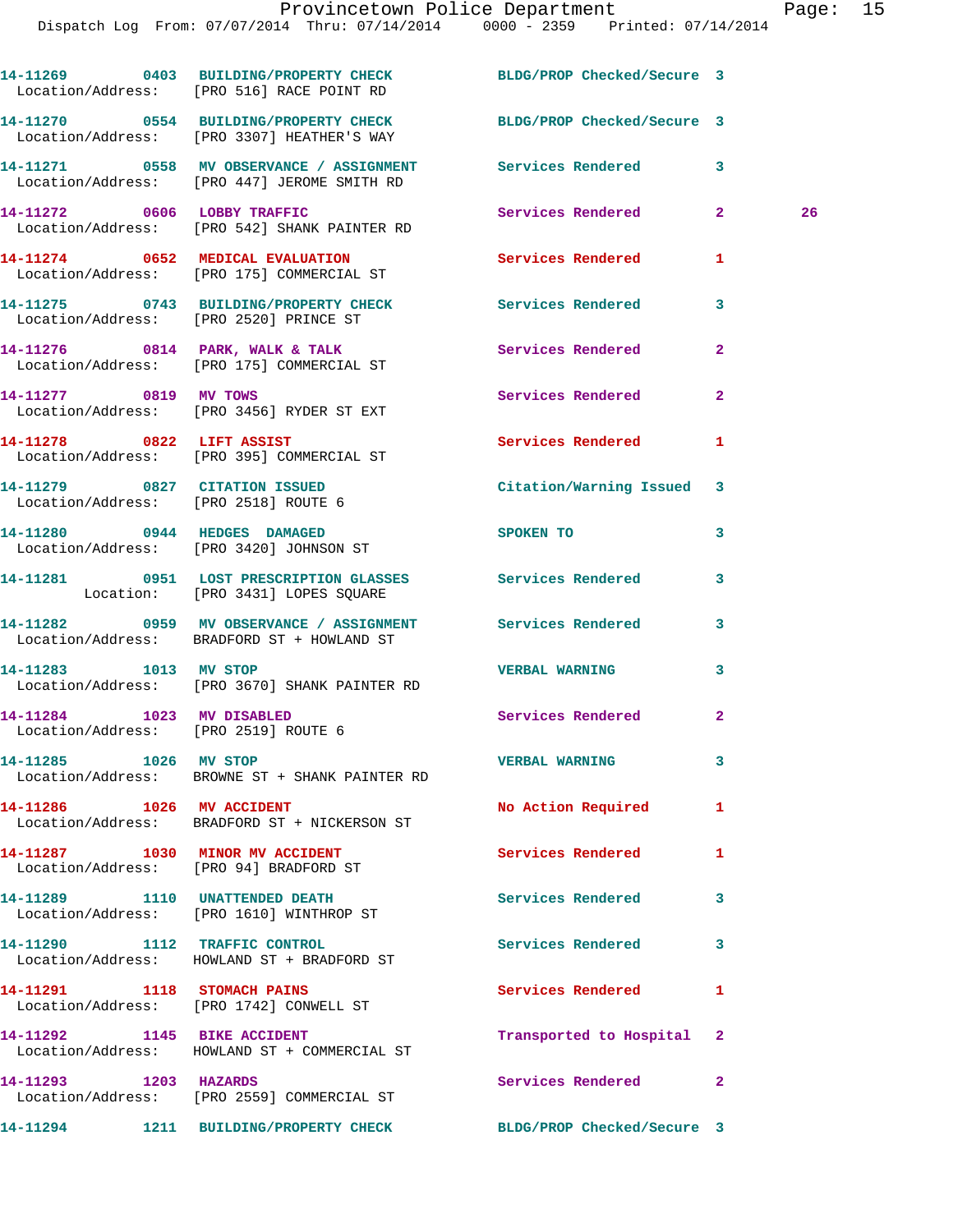|                                                            | Provincetown Police Department<br>Dispatch Log From: 07/07/2014 Thru: 07/14/2014 0000 - 2359 Printed: 07/14/2014            |                           |                |
|------------------------------------------------------------|-----------------------------------------------------------------------------------------------------------------------------|---------------------------|----------------|
| Location/Address: [PRO 3287] ROUTE 6                       |                                                                                                                             |                           |                |
| 14-11295 1211 ANIMAL CALL                                  | Location/Address: [PRO 2368] SHANK PAINTER RD                                                                               | Services Rendered         | $\overline{2}$ |
| Location/Address: [PRO 506] PEARL ST                       |                                                                                                                             | <b>No Action Required</b> | 1              |
|                                                            | 14-11297 1233 PARK, WALK & TALK<br>Location/Address: [PRO 537] SHANK PAINTER RD                                             | Services Rendered         | $\mathbf{2}$   |
| 14-11298 1257 911 GENERAL                                  | Location/Address: [PRO 3670] SHANK PAINTER RD                                                                               | <b>Services Rendered</b>  | 1              |
| 14-11299 1303 DOG DROWNING                                 | Location/Address: [PRO 132] COMMERCIAL ST                                                                                   | Services Rendered         | $\overline{2}$ |
|                                                            | 14-11300 1312 ASSIST AGENCY / MUTUAL AID Services Rendered<br>Location/Address: [PRO 488] MAYFLOWER AVE                     |                           | 3              |
|                                                            | 14-11301 1456 COMPLAINT/GAS LEAK<br>Location/Address: [PRO 30] BRADFORD ST                                                  | Services Rendered         | 3              |
|                                                            | 14-11302 1456 911 ABANDONED CALL<br>Location/Address: [PRO 356] COMMERCIAL ST                                               | <b>No Action Required</b> | 1              |
|                                                            | 14-11303 1524 MEDICAL EMERGENCY<br>Location/Address: COMMERCIAL ST + ARCH ST                                                | Transported to Hospital   | 1              |
|                                                            | 14-11304 1604 ASSIST CITIZEN/RIDE TO OCH Services Rendered<br>Location/Address: [PRO 539] SHANK PAINTER RD                  |                           | 3              |
| 14-11305 1613 FOLLOW UP                                    | Location/Address: [PRO 2564] COMMERCIAL ST                                                                                  | FOLLOW UP                 | 2              |
|                                                            | 14-11306 1700 LOST WALLET<br>Location/Address: [PRO 442] HARRY KEMP WAY                                                     | Services Rendered         | 3              |
| 14-11307 1713 MV COMPLAINT<br>Location/Address: WINSLOW ST |                                                                                                                             | Services Rendered         | 2              |
|                                                            | 14-11308 1826 MEDICAL EMERGENCY<br>Location/Address: [PRO 1742] CONWELL ST                                                  | PATIENT REFUSAL           | 1              |
| 14-11309 1828 THREATS                                      | Location/Address: [PRO 178] COMMERCIAL ST                                                                                   | SPOKEN TO                 | $\mathbf{2}$   |
|                                                            | 14-11310 1902 MEDICAL EMERGENCY<br>Location/Address: [PRO 146] COMMERCIAL ST                                                | <b>PATIENT REFUSAL</b>    | 1              |
|                                                            | 14-11311 1919 MEDICAL EMERGENCY<br>Location/Address: [PRO 1009] NELSON AVE                                                  | Transported to Hospital   | 1              |
|                                                            | 14-11312         1950 PARKING COMPLAINT / GENERAL          Services Rendered<br>Location/Address: WINTHROP ST + BRADFORD ST |                           | 3              |
|                                                            | 14-11313 1951 FOUND WALLET/RETURNED<br>Location/Address: [PRO 105] COMMERCIAL ST                                            | <b>Services Rendered</b>  | 3              |
|                                                            | 14-11314 2021 PARKING COMPLAINT / GENERAL Services Rendered<br>Location/Address: [PRO 2543] MACMILLAN WHARF                 |                           | 3              |
|                                                            | 14-11315 2026 FOUND NY LICENSE<br>Location/Address: [PRO 2927] COMMERCIAL ST                                                | Services Rendered         | 3              |
|                                                            | 14-11316 2033 LOOSE BOAT/RETRIEVED<br>Location/Address: [PRO 356] COMMERCIAL ST                                             | Services Rendered         | $\mathbf{2}$   |
| 14-11317 2035 BAR CHECK                                    | Location/Address: [PRO 3633] COMMERCIAL ST                                                                                  | LICENSING/NO ACTION       | 2              |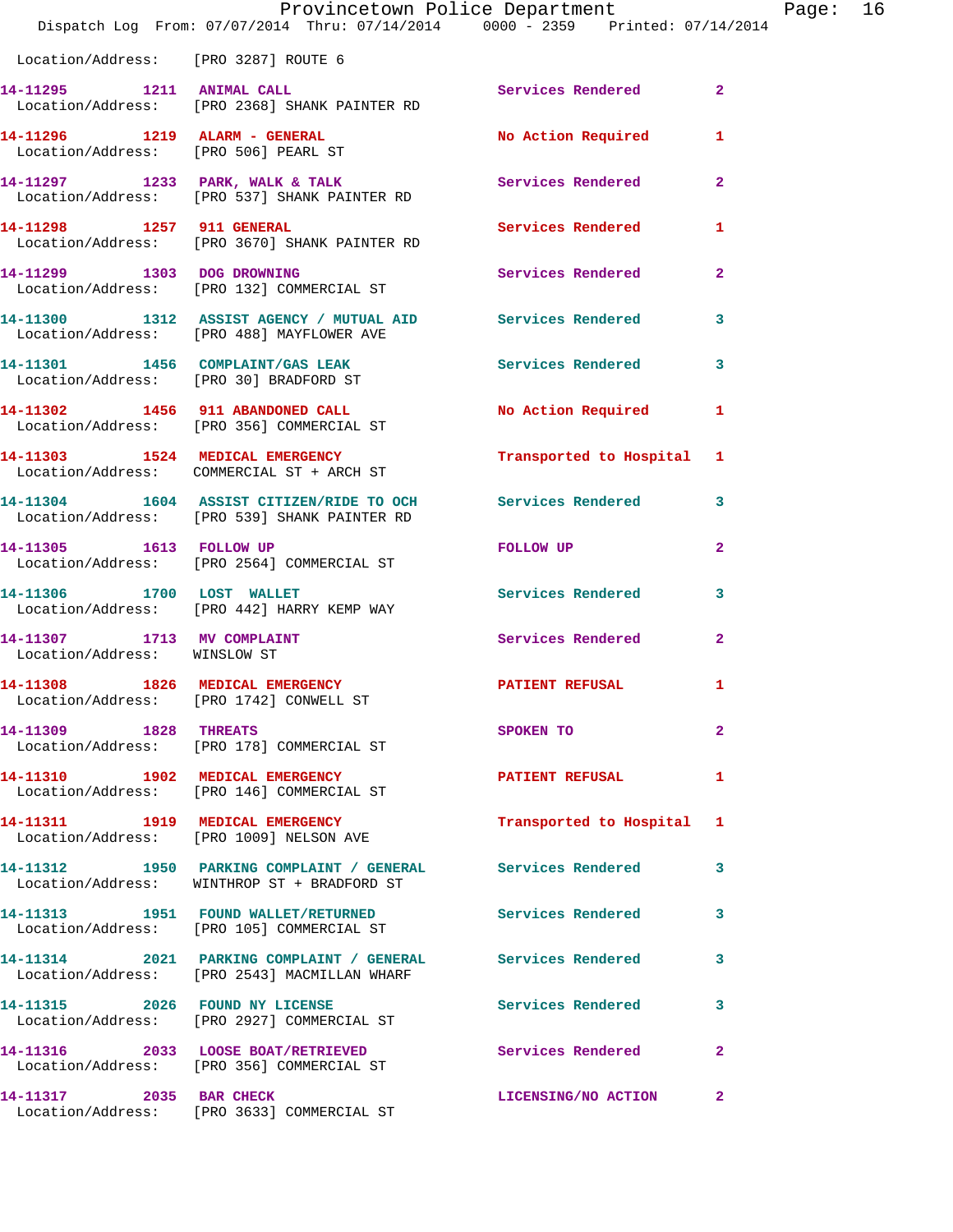|                                 |                                                                                                                | Provincetown Police Department Page: 17 |              |   |  |
|---------------------------------|----------------------------------------------------------------------------------------------------------------|-----------------------------------------|--------------|---|--|
|                                 | Dispatch Log From: 07/07/2014 Thru: 07/14/2014 0000 - 2359 Printed: 07/14/2014                                 |                                         |              |   |  |
|                                 | 14-11318 2036 BAR CHECK LICENSING/NO ACTION 2<br>Location/Address: [PRO 2605] COMMERCIAL ST                    |                                         |              |   |  |
| 14-11319 2041 BAR CHECK         | Location/Address: [PRO 146] COMMERCIAL ST                                                                      | Services Rendered 2                     |              |   |  |
|                                 | 14-11320 2047 BAR CHECK<br>Location/Address: [PRO 3607] BRADFORD ST                                            | LICENSING/NO ACTION                     | $\mathbf{2}$ |   |  |
|                                 | 14-11321 2049 LOST BILLFOLD/PASSPORT Services Rendered 3<br>Location/Address: [PRO 542] SHANK PAINTER RD       |                                         |              | 1 |  |
|                                 | 14-11323 2056 FOUND TD BANK CARD<br>Location/Address: [PRO 2616] COMMERCIAL ST                                 | Services Rendered 3                     |              |   |  |
|                                 | 14-11325 2125 DISTURBANCE<br>Location/Address: PEARL ST + BRADFORD ST                                          | Services Rendered                       | 1            |   |  |
|                                 | 14-11326 2129 LOST CA LICENSE<br>Location/Address: [PRO 105] COMMERCIAL ST                                     | Services Rendered 3                     |              |   |  |
|                                 | 14-11327 2139 BUILDING/PROPERTY CHECK BLDG/PROP Checked/Secure 3<br>Location/Address: [PRO 440] HARRY KEMP WAY |                                         |              |   |  |
|                                 | 14-11328 2143 DISTURBANCE<br>Location/Address: [PRO 542] SHANK PAINTER RD                                      | Services Rendered 1                     |              |   |  |
| Location/Address: FORTUNA RD    | 14-11329 2155 MV COMPLAINT                                                                                     | Services Rendered                       | $\mathbf{2}$ |   |  |
|                                 | 14-11330 2202 NOISE COMPLAINT<br>Location/Address: [PRO 574] WINSLOW ST                                        | Services Rendered 3                     |              |   |  |
|                                 | 14-11331 2230 BAR CHECK<br>Location/Address: [PRO 2737] COMMERCIAL ST                                          | LICENSING/NO ACTION                     | $\mathbf{2}$ |   |  |
| 14-11332 2233 BAR CHECK         | Location/Address: [PRO 3619] COMMERCIAL ST                                                                     | LICENSING/NO ACTION 2                   |              |   |  |
|                                 | 14-11333 2242 ALARM - GENERAL<br>Location/Address: [PRO 3450] JEROME SMITH RD                                  | False Alarm                             | $\mathbf{1}$ |   |  |
|                                 | 14-11335 2329 BUILDING/PROPERTY CHECK<br>Location/Address: [PRO 1778] SHANK PAINTER RD                         | BLDG/PROP Checked/Secure 3              |              |   |  |
| Location: CENTER ROAM           | 14-11336 2344 PARK, WALK & TALK No Action Required                                                             |                                         | -2           |   |  |
| 14-11337 2352 THREATS           | Location/Address: [PRO 542] SHANK PAINTER RD                                                                   | SPOKEN TO                               | $\mathbf{2}$ |   |  |
|                                 | 14-11338 2355 BAR CHECK<br>Location/Address: [PRO 3276] COMMERCIAL ST                                          | No Action Required                      | 2            |   |  |
| 14-11339 2355 BAR CHECK         | Location/Address: [PRO 3236] COMMERCIAL ST                                                                     | No Action Required                      | $\mathbf{2}$ |   |  |
| For Date: $07/13/2014$ - Sunday |                                                                                                                |                                         |              |   |  |
|                                 | 14-11340 0000 BAR CHECK<br>Location/Address: [PRO 208] COMMERCIAL ST                                           | No Action Required 2                    |              |   |  |
|                                 | 14-11341 0009 BUILDING/PROPERTY CHECK BLDG/PROP Checked/Secure 3<br>Location/Address: [PRO 197] COMMERCIAL ST  |                                         |              |   |  |
|                                 | 14-11343 0017 BUILDING/PROPERTY CHECK Services Rendered 3<br>Location/Address: [PRO 537] SHANK PAINTER RD      |                                         |              |   |  |
|                                 | 14-11342 0018 BAR CHECK<br>Location/Address: [PRO 3443] COMMERCIAL ST                                          | No Action Required                      | $\mathbf{2}$ |   |  |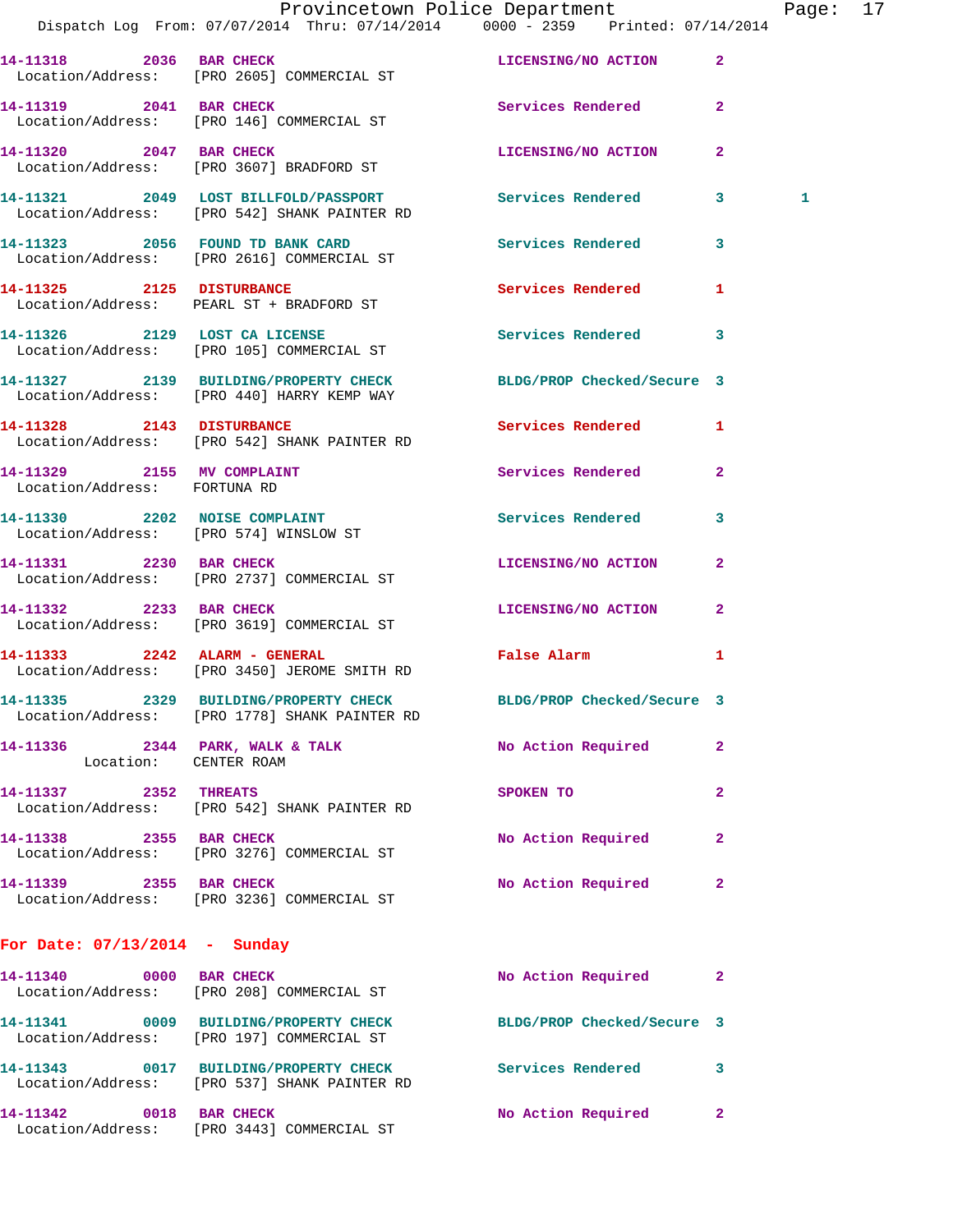|                                                         | 14-11344 0025 MV OBSERVANCE / ASSIGNMENT Services Rendered 3<br>Location/Address: HOWLAND ST + BRADFORD ST            |                            |              |    |
|---------------------------------------------------------|-----------------------------------------------------------------------------------------------------------------------|----------------------------|--------------|----|
|                                                         | 14-11345 0032 MV OBSERVANCE / ASSIGNMENT No Action Required 3<br>Location/Address: BRADFORD ST + RYDER ST             |                            |              |    |
| 14-11347 0038 DISTURBANCE<br>Location/Address: RYDER ST |                                                                                                                       | <b>Unfounded</b>           | 1            |    |
| Location/Address: [PRO 3222] ALDEN ST                   | 14-11346 0039 MEDICAL EMERGENCY                                                                                       | PATIENT REFUSAL            | 1            |    |
| 14-11348 0039 COMPLAINT                                 | Location/Address: [PRO 185] COMMERCIAL ST                                                                             | Unfounded                  | 3            |    |
|                                                         | 14-11351 0104 DOMESTIC DISTURBANCE/ASSAULT SPOKEN TO<br>Location/Address: [PRO 3670] SHANK PAINTER RD                 |                            | 1            |    |
|                                                         | 14-11353 0119 COMPLAINT<br>Location/Address: [PRO 208] COMMERCIAL ST                                                  | SPOKEN TO                  | 3            |    |
|                                                         | 14-11356 0131 FOUDN RING<br>Location/Address: [PRO 106] COMMERCIAL ST                                                 | No Action Required 3       |              |    |
| 14-11355 0132 GENERAL INFO                              |                                                                                                                       | No Action Required 3       |              |    |
|                                                         | 14-11357   0137   MEDICAL EMERGENCY/BIKE ACC.   Transported to Hospital 1   Location/Address: [PRO 667] COMMERCIAL ST |                            |              |    |
|                                                         | 14-11358 0146 MEDICAL EMERGENCY<br>Location/Address: [PRO 2618] COMMERCIAL ST                                         | No Action Required 1       |              |    |
|                                                         | 14-11359 0209 ASSIST CITIZEN<br>Location/Address: [PRO 3276] COMMERCIAL ST                                            | <b>No Action Required</b>  | $\mathbf{3}$ |    |
|                                                         | 14-11360 0239 LOBBY TRAFFIC<br>Location/Address: [PRO 542] SHANK PAINTER RD                                           | Services Rendered 2        |              | 24 |
|                                                         | 14-11361 0246 ASSIST CITIZEN<br>Location/Address: [PRO 80] CARVER ST                                                  | No Action Required 3       |              |    |
|                                                         | 14-11362 0250 NOISE COMPLAINT<br>Location/Address: [PRO 3430] COMMERCIAL ST                                           | SPOKEN TO                  | 3            |    |
|                                                         | 14-11365 0504 BUILDING/PROPERTY CHECK<br>Location/Address: [PRO 516] RACE POINT RD                                    | BLDG/PROP Checked/Secure 3 |              |    |
|                                                         | 14-11364 0509 BUILDING/PROPERTY CHECK BLDG/PROP Checked/Secure 3<br>Location/Address: [PRO 530] SHANK PAINTER RD      |                            |              |    |
| Location/Address: ROUTE 6 + SNAIL RD                    | 14-11366  0529 MV OBSERVANCE / ASSIGNMENT Services Rendered                                                           |                            | 3            |    |
|                                                         | 14-11367 0609 BUILDING/PROPERTY CHECK<br>Location/Address: [PRO 444] HIGH POLE HILL                                   | BLDG/PROP Checked/Secure 3 |              |    |
|                                                         | 14-11369 0740 MV OBSERVANCE / ASSIGNMENT Services Rendered<br>Location/Address: [PRO 106] COMMERCIAL ST               |                            | 3            |    |
| 14-11370 0821 MV STOP                                   | Location/Address: [PRO 1895] BRADFORD ST                                                                              | No Action Required         | 3            |    |
|                                                         | Location/Address: [PRO 3430] COMMERCIAL ST                                                                            | Services Rendered          | 3            |    |
|                                                         | 14-11372 0840 FOUND GA DRIVER'S LICENSE<br>Location/Address: [PRO 542] SHANK PAINTER RD                               | <b>Services Rendered</b>   | 3            |    |
| 14-11373 1006 FOLLOW UP                                 | Location/Address: [PRO 1610] WINTHROP ST                                                                              | <b>FOLLOW UP</b>           | $\mathbf{2}$ |    |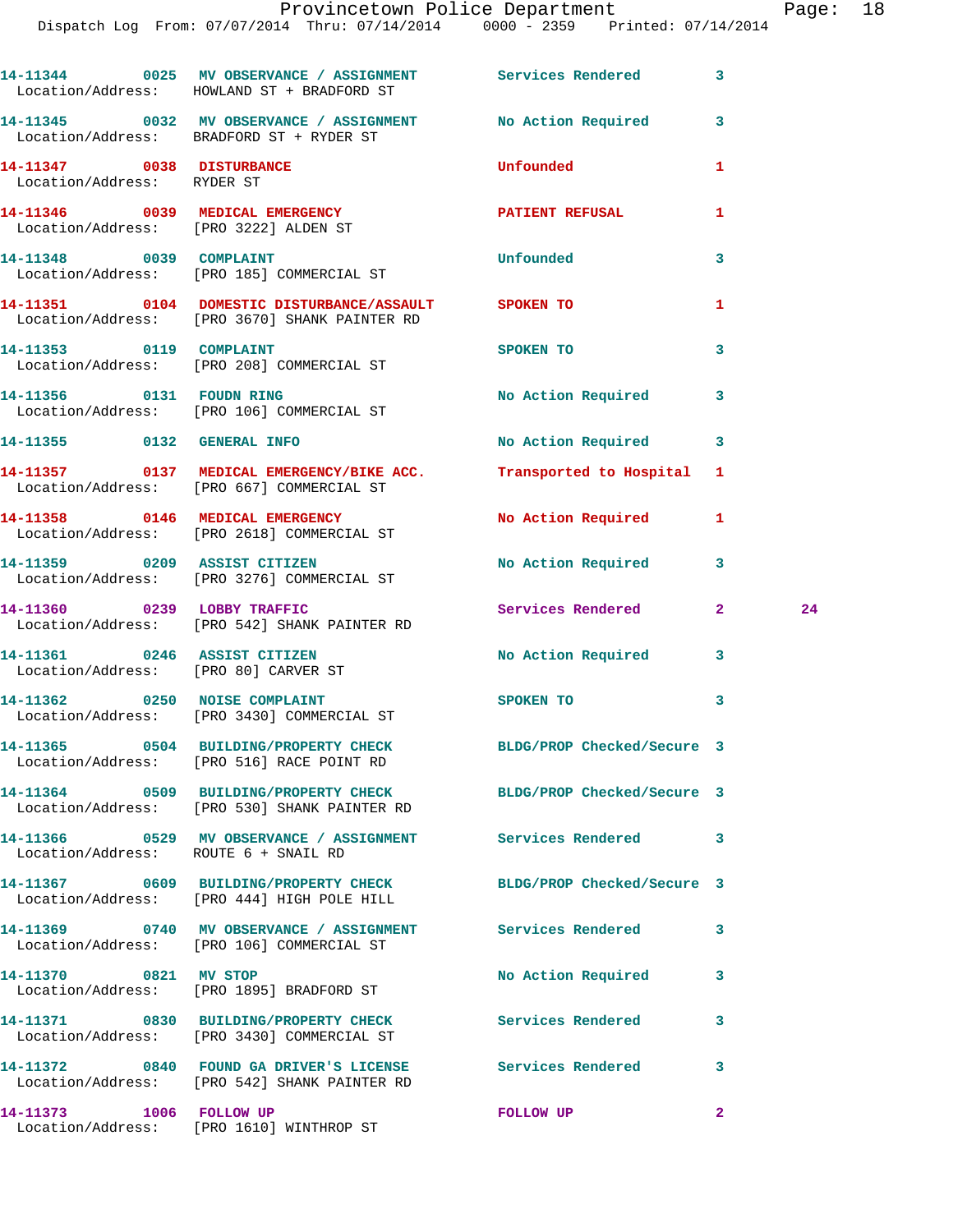| 14-11374 1012 MV STOP                                           | Location/Address: [PRO 539] SHANK PAINTER RD                                                             | <b>VERBAL WARNING</b>     | 3                       |
|-----------------------------------------------------------------|----------------------------------------------------------------------------------------------------------|---------------------------|-------------------------|
|                                                                 | 14-11375 1013 PARKING COMPLAINT / GENERAL Services Rendered<br>Location/Address: [PRO 150] COMMERCIAL ST |                           | 3                       |
|                                                                 | 14-11376 1018 BUILDING/PROPERTY CHECK<br>Location/Address: [PRO 2898] JEROME SMITH RD                    | <b>Services Rendered</b>  | 3                       |
| Location/Address: SHANK PAINTER RD                              | 14-11377 1021 MV OBSERVANCE / ASSIGNMENT Services Rendered                                               |                           | 3                       |
| 14-11378    1025 BIKE ACCIDENT<br>Location/Address: BRADFORD ST |                                                                                                          | Investigated              | $\overline{2}$          |
|                                                                 | 14-11379    1029 BIKE ACCIDENT<br>Location/Address: [PRO 573] WINSLOW ST                                 | <b>PATIENT REFUSAL</b>    | $\mathbf{2}$            |
|                                                                 | 14-11380 1033 MEDICAL EMERGENCY<br>Location/Address: [PRO 813] COMMERCIAL ST                             | <b>PATIENT REFUSAL</b>    | $\mathbf{1}$            |
|                                                                 | 14-11381 1105 MV STOP<br>Location/Address: BRADFORD ST + CENTER ST                                       | Citation/Warning Issued 3 |                         |
|                                                                 | 14-11382 1116 PARK, WALK & TALK<br>Location/Address: [PRO 2500] COMMERCIAL ST                            | <b>Services Rendered</b>  | $\overline{2}$          |
|                                                                 | 14-11383 1133 LOST DROID SAMSUNG PHONE<br>Location/Address: [PRO 3219] COMMERCIAL ST                     | <b>Services Rendered</b>  | 3                       |
| 14-11384 1208 FOUND NY LICENSE                                  | Location: [PRO 3431] LOPES SQUARE                                                                        | Services Rendered         | 3                       |
|                                                                 | 14-11385 1249 LOST WALLET<br>Location/Address: [PRO 285] COMMERCIAL ST                                   | Services Rendered         | 3                       |
|                                                                 | 14-11386 1252 PARK, WALK & TALK<br>Location: [PRO 3431] LOPES SQUARE                                     | Services Rendered         | $\mathbf{2}$            |
| Location/Address: ROUTE 6                                       | 14-11389 1320 MV OBSERVANCE / ASSIGNMENT Services Rendered                                               |                           | $\overline{\mathbf{3}}$ |
| 14-11390 1329 MV STOP<br>Location/Address: [PRO 521] ROUTE 6    |                                                                                                          | <b>VERBAL WARNING</b>     | $\overline{\mathbf{3}}$ |
| 14-11391 1343 MV STOP<br>Location/Address: RACE POINT RD        |                                                                                                          | <b>VERBAL WARNING</b>     | 3                       |
| 14-11392 1358 HARASSMENT                                        | Location/Address: [PRO 916] FISHBURN CT                                                                  | Investigated              | $\mathbf{2}$            |
| 14-11393 1406 ASSIST CITIZEN                                    | Location/Address: [PRO 508] PILGRIM HEIGHTS RD                                                           | <b>Services Rendered</b>  | 3                       |
| 14-11394 1410 STAFF IN SCHOOL                                   | Location/Address: [PRO 488] MAYFLOWER AVE                                                                | Services Rendered         | 3                       |
|                                                                 | 14-11395 1533 LOST WALLET/IPHONE<br>Location/Address: [PRO 146] COMMERCIAL ST                            | <b>Services Rendered</b>  | 3                       |
| 14-11396 1559 MV COMPLAINT                                      | Location/Address: [PRO 3296] SHANK PAINTER RD                                                            | Unfounded                 | $\mathbf{2}$            |
|                                                                 | 14-11397 1651 MV OBSERVANCE / ASSIGNMENT Services Rendered<br>Location/Address: [PRO 3430] COMMERCIAL ST |                           | 3                       |
| 14-11398 1720 MV STOP<br>Location/Address: COMMERCIAL ST        |                                                                                                          | Citation/Warning Issued 3 |                         |
| 14-11399 1750 LOST WALLET                                       |                                                                                                          | Services Rendered 3       |                         |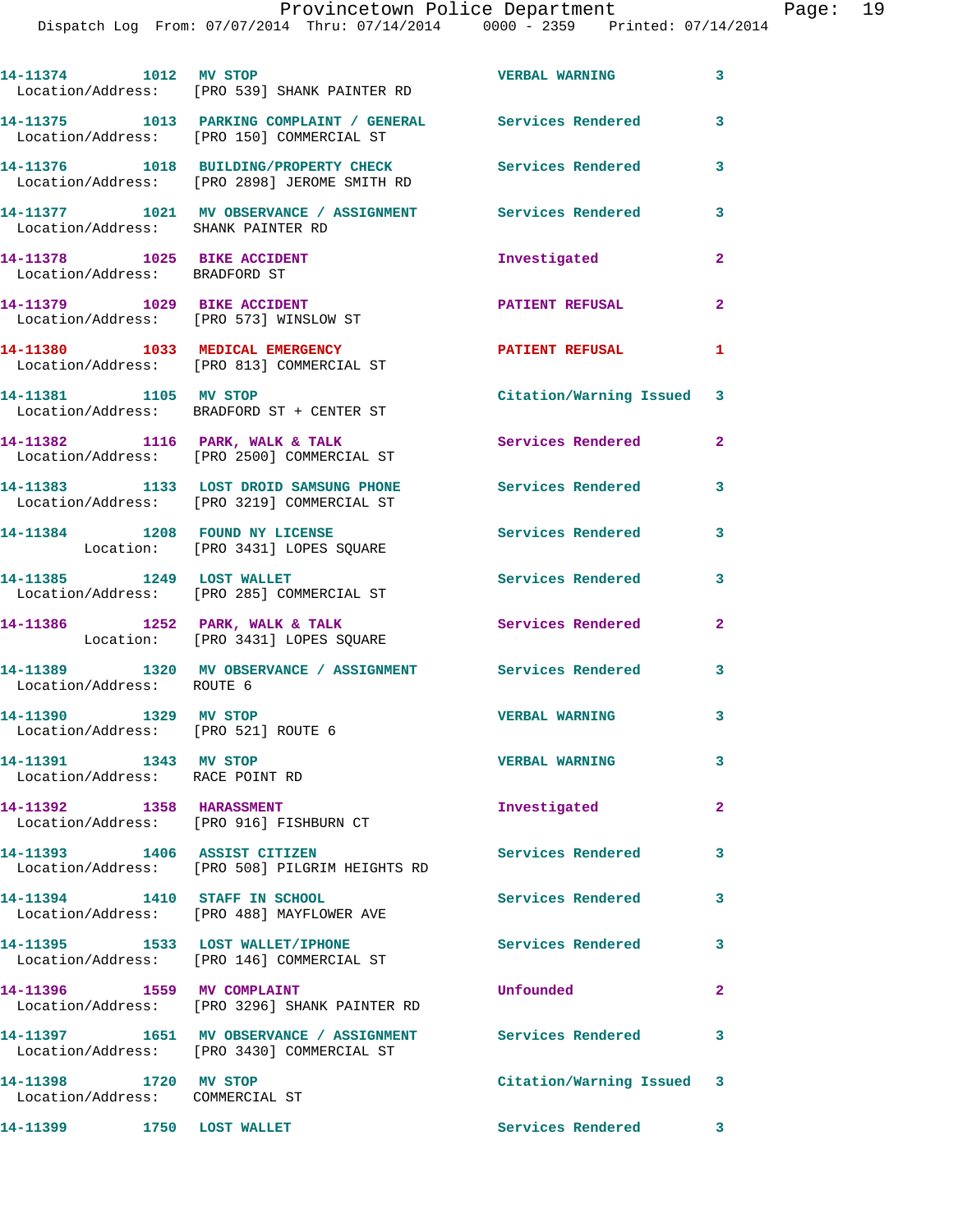|                                                                        | Provincetown Police Department<br>Dispatch Log From: 07/07/2014 Thru: 07/14/2014 0000 - 2359 Printed: 07/14/2014 |                            |                |
|------------------------------------------------------------------------|------------------------------------------------------------------------------------------------------------------|----------------------------|----------------|
|                                                                        | Location/Address: [PRO 542] SHANK PAINTER RD                                                                     |                            |                |
|                                                                        | 14-11400 1805 BUILDING/PROPERTY CHECK BLDG/PROP Checked/Secure 3<br>Location/Address: [PRO 175] COMMERCIAL ST    |                            |                |
|                                                                        | 14-11401 1809 MV COMPLAINT<br>Location/Address: CONWELL ST + OFF CEMETERY RD                                     | Services Rendered          | $\overline{2}$ |
|                                                                        | 14-11402 1817 MEDICAL EMERGENCY<br>Location/Address: [PRO 3670] SHANK PAINTER RD                                 | <b>PATIENT REFUSAL</b>     | 1              |
|                                                                        | 14-11403 1829 BYLAW VIOLATION<br>Location/Address: JEROME SMITH RD                                               | <b>Services Rendered</b>   | $\overline{2}$ |
|                                                                        | 14-11404 1920 MV COMPLAINT<br>Location/Address: [PRO 146] COMMERCIAL ST                                          | Could Not Locate           | $\overline{2}$ |
|                                                                        | 14-11405 1923 DISORDERLY<br>Location/Address: [PRO 146] COMMERCIAL ST                                            | Services Rendered          | $\overline{2}$ |
|                                                                        | 14-11406 1939 DISTURBANCE<br>Location/Address: [PRO 2616] COMMERCIAL ST                                          | No Action Required         | 1              |
| 14-11407 1947 COMPLAINT/RACISM<br>Location/Address: [PRO 703] BANGS ST |                                                                                                                  | Services Rendered          | 3              |
| 14-11408 1954 TRESPASS                                                 | Location/Address: [PRO 2564] COMMERCIAL ST                                                                       | Services Rendered          | $\mathbf{2}$   |
|                                                                        | 14-11410 2021 FIRE HOUSE/OPEN DOOR<br>Location/Address: [PRO 3276] COMMERCIAL ST                                 | BLDG/PROP Checked/Secure 3 |                |
|                                                                        | 14-11411 2023 BUILDING/PROPERTY CHECK BLDG/PROP Checked/Secure 3<br>Location/Address: [PRO 2500] COMMERCIAL ST   |                            |                |
| 14-11412 2025 ASSAULT<br>Refer To Arrest: 14-151-AR                    | Location/Address: [PRO 2704] COMMERCIAL ST                                                                       | Arrest(s) Made             |                |
|                                                                        | 14-11413 2110 MEDICAL EMERGENCY<br>Location/Address: [PRO 542] SHANK PAINTER RD                                  | <b>PATIENT REFUSAL</b>     | 1              |
| 14-11414 2124 STOLEN FLAG                                              | Location/Address: [PRO 185] COMMERCIAL ST                                                                        | Could Not Locate           | 2              |
| 14-11415 2134 FIRE, OTHER                                              | Location/Address: [PRO 1207] COMMERCIAL ST                                                                       | Services Rendered          | 1              |
|                                                                        | 14-11416 2148 MV STOP/VERBAL 90/7<br>Location/Address: [PRO 338] SHANK PAINTER RD                                | <b>VERBAL WARNING</b>      | 3              |
| 14-11417 2205 ASSAULT                                                  | Location/Address: [PRO 300] COMMERCIAL ST                                                                        | Could Not Locate           | 1              |
|                                                                        | 14-11418 2227 BUILDING/PROPERTY CHECK BLDG/PROP Checked/Secure 3<br>Location/Address: [PRO 530] SHANK PAINTER RD |                            |                |
| Location/Address: WEBSTER PL                                           | 14-11419 2232 911 GENERAL/MISDIAL                                                                                | Could Not Locate           | 1              |
| 14-11420 2310 DISTURBANCE                                              | Location/Address: [PRO 221] COMMERCIAL ST                                                                        | SPOKEN TO                  | 1              |
|                                                                        | 14-11421 2323 NOISE COMPLAINT<br>Location/Address: [PRO 146] COMMERCIAL ST                                       | SPOKEN TO                  | 3              |
| Location: DOWN TOWN                                                    | 14-11422 2331 PARK, WALK & TALK                                                                                  | No Action Required         | $\mathbf{2}$   |
|                                                                        | 14-11423 2336 BUILDING/PROPERTY CHECK<br>Location/Address: [PRO 3292] COMMERCIAL ST                              | BLDG/PROP Checked/Secure 3 |                |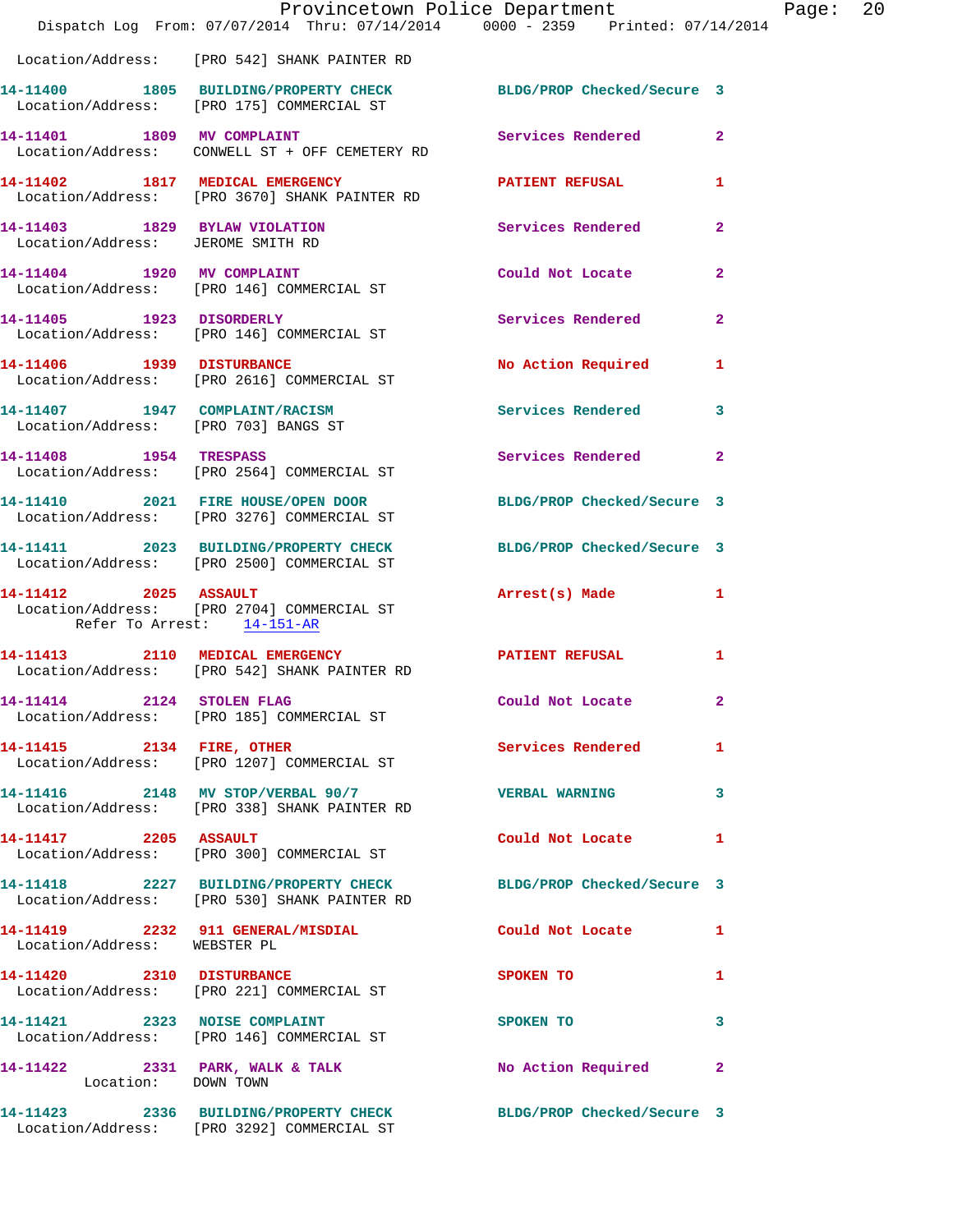|                                                              | Dispatch Log From: 07/07/2014 Thru: 07/14/2014 0000 - 2359 Printed: 07/14/2014                                   | Provincetown Police Department | Pag          |             |
|--------------------------------------------------------------|------------------------------------------------------------------------------------------------------------------|--------------------------------|--------------|-------------|
|                                                              |                                                                                                                  |                                |              |             |
|                                                              | 14-11424 2340 BAR CHECK<br>Location/Address: [PRO 2675] COMMERCIAL ST                                            | No Action Required             | $\mathbf{2}$ |             |
|                                                              | 14-11426 2345 BUILDING/PROPERTY CHECK BLD/PROP CHECKED UNSECUR 3<br>Location/Address: [PRO 440] HARRY KEMP WAY   |                                |              |             |
| 14-11427 2345 BAR CHECK                                      | Location/Address: [PRO 208] COMMERCIAL ST                                                                        | No Action Required             | $\mathbf{2}$ |             |
|                                                              | 14-11425 2346 BAR CHECK<br>Location/Address: [PRO 3633] COMMERCIAL ST                                            | BLDG/PROP Checked/Secure 2     |              |             |
| For Date: $07/14/2014$ - Monday                              |                                                                                                                  |                                |              |             |
|                                                              | 14-11428 0001 BUILDING/PROPERTY CHECK BLDG/PROP Checked/Secure 3<br>Location/Address: [PRO 530] SHANK PAINTER RD |                                |              |             |
|                                                              | 14-11429 0004 BUILDING/PROPERTY CHECK BLDG/PROP Checked/Secure 3<br>Location/Address: [PRO 526] RYDER ST EXT     |                                |              |             |
|                                                              | 14-11430 0008 MV STOP<br>Location/Address: BRADFORD ST + BANGS ST                                                | <b>VERBAL WARNING</b>          | 3            |             |
| 14-11431 0014 HAZARDS                                        | Location/Address: [PRO 2984] COMMERCIAL ST                                                                       | Services Rendered              | $\mathbf{2}$ |             |
|                                                              | 14-11432 0015 BUILDING/PROPERTY CHECK<br>Location/Address: [PRO 175] COMMERCIAL ST                               | BLDG/PROP Checked/Secure 3     |              |             |
| 14-11435 0024 MV COMPLAINT<br>Refer To Accident: 14-37-AC    | Location/Address: [PRO 14] BRADFORD ST                                                                           | Services Rendered              | $\mathbf{2}$ |             |
|                                                              | 14-11434 0030 BUILDING/PROPERTY CHECK BLDG/PROP Checked/Secure 3<br>Location/Address: [PRO 519] RACE POINT RD    |                                |              |             |
|                                                              | 14-11433 0031 COMPLAINT<br>Location/Address: [PRO 208] COMMERCIAL ST                                             | Peace Restored                 | 3            |             |
|                                                              | 14-11437 0048 LOBBY TRAFFIC<br>Location/Address: [PRO 542] SHANK PAINTER RD                                      | Services Rendered 2            |              | $4^{\circ}$ |
|                                                              | 14-11438 0050 BUILDING/PROPERTY CHECK BLDG/PROP Checked/Secure 3<br>Location/Address: [PRO 306] COMMERCIAL ST    |                                |              |             |
|                                                              | 14-11439 0054 BUILDING/PROPERTY CHECK<br>Location/Address: [PRO 2500] COMMERCIAL ST                              | BLDG/PROP Checked/Secure 3     |              |             |
| 14-11441 0110 DISTURBANCE                                    | Location/Address: ATLANTIC AVE + BRADFORD ST                                                                     | Could Not Locate               | 1            |             |
| 14-11444 0112 TRESPASS                                       | Location/Address: [PRO 564] BAYBERRY AVE                                                                         | SPOKEN TO                      | $\mathbf{2}$ |             |
| 14-11442 0118 FOLLOW UP                                      | Location/Address: [PRO 14] BRADFORD ST                                                                           | No Action Required             | 2            |             |
| Location/Address: BAYBERRY AVE<br>Refer To Arrest: 14-152-AR | 14-11445  0137 DOMESTIC DISTURBANCE/ASSAULT Arrest(s) Made                                                       |                                | 1            |             |
|                                                              | 14-11446 0223 LOST IPHONE 4S BLK<br>Location/Address: [PRO 2702] COMMERCIAL ST                                   | No Action Required             | 3            |             |
|                                                              | 14-11447 0314 BUILDING/PROPERTY CHECK BLDG/PROP Checked/Secure 3<br>Location/Address: [PRO 545] SHANK PAINTER RD |                                |              |             |
|                                                              | 14-11448 0338 BUILDING/PROPERTY CHECK                                                                            | BLDG/PROP Checked/Secure 3     |              |             |

Location/Address: [PRO 3259] MACMILLAN WHARF